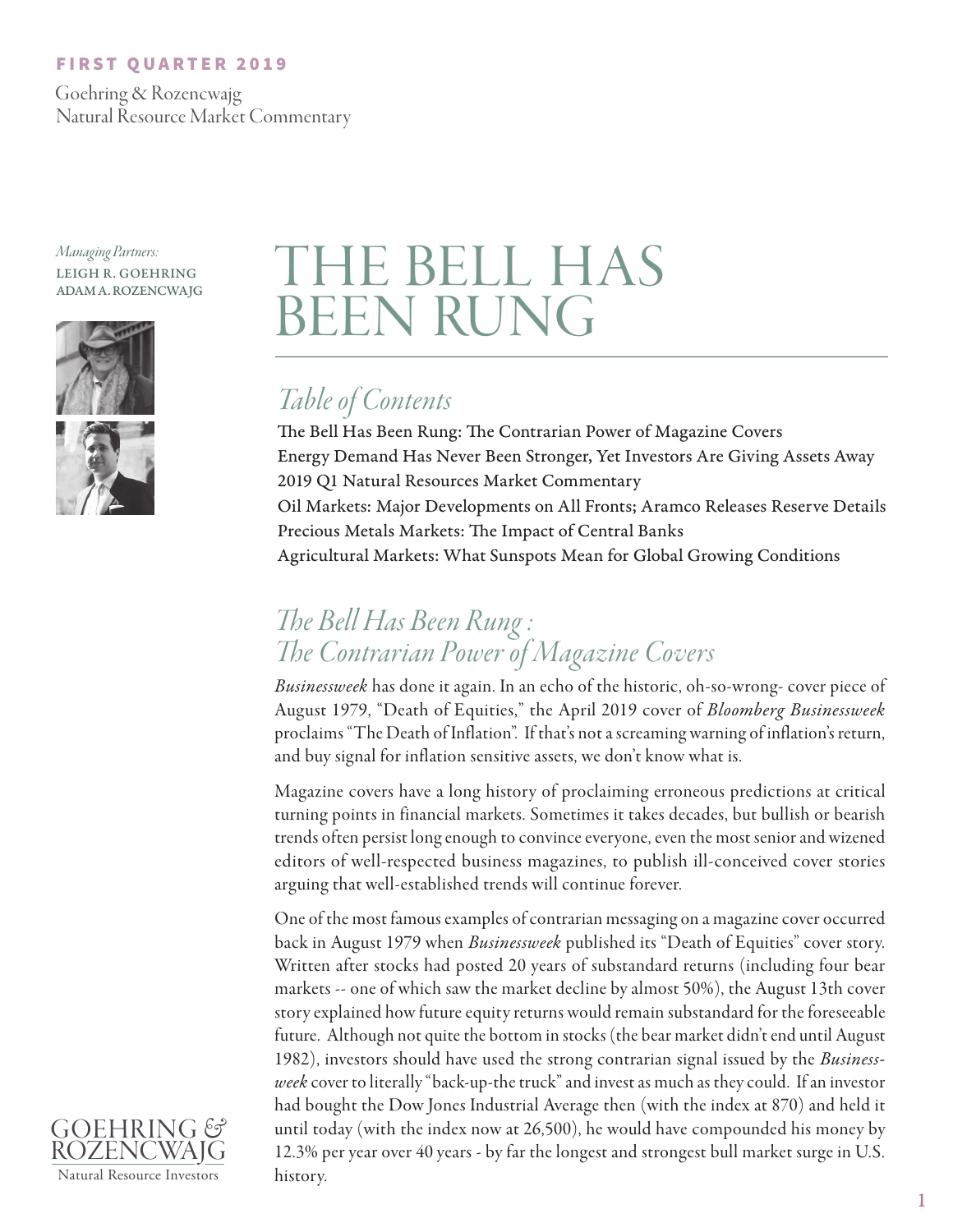

What made the editors of *Businessweek* so bearish on stocks? While everyone remembers the cover, few people recall the subtitle: "How inflation is destroying the stock market." By the late 1970s, intractable inflation, which was distorting the returns of almost all investments, had become an universally accepted problems by all investors. The cover story related the firmly entrenched consensus investment opinion:

"The masses long ago switched from stocks to investments having high yields and more protection from inflation. Now the pension funds - the market's last hope - have won permission to quit stocks and bonds for real estate, futures, gold, and even diamonds. The death of equities looks like an almost permanent condition – reversible someday, but not soon."

Everyone including the editors of *Businessweek* believed future equity returns would be severely and permanently impaired by inflationary problems that would only get worse. For investors without gray hair, it is hard to believe how different the investment landscape looked 40 years ago and how bearish investors had become. Ever-rising inflationary expectations had convinced investors that neither bonds nor stocks should be bought at any price. The U.S. inflation rate hit 14% in the summer of 1980 while the Fed Funds rate peaked in the summer of 1981 at over 22% and 30-year U.S. Treasury yields peaked in October at 15.2%. By 1980 bonds, dubbed "certificates of confiscation," had replaced stocks as the most hated financial investment. By the late 1970's, hard assets had become the most popular and recommended investment class. It is not surprising that precious metals, the best performing asset class of the preceding decade, had become the asset with "must-own" status. Cocktail party banter often centered around how many Krugerrands "smart investors" had stuffed into their safe-deposit boxes. By late 1979, oil hit \$25 per barrel; an eight-fold increase in 10 years. After two energy crises, everyone firmly believed we were running out. OPEC would continue to control world oil markets and it was only a matter of time before oil breached \$100 per barrel, or so went conventional wisdom.

The Dow Jones Industrial Average hit 1,000 for the first time in 1966. 13 years later, in the summer of 1979, the index traded as low as 850. At these levels, the Dow yielded over 6% and traded at a slight discount to its book value. Surging inflationary expectations and collapsing bond prices had produced the cheapest stock market in over 45 years. Despite its radical undervaluation, few investors outside of Warren Buffett owned it. No wonder *Businessweek* decided to published its now infamous "Death of Equities" cover.

In retrospect, we know how wrong *Businessweek*'s prediction was. A contrarian investor would have spotted huge changes in Federal Reserve monetary policy by 1979 which monumentally altered the investment landscape almost overnight. The commodity bull market broke in January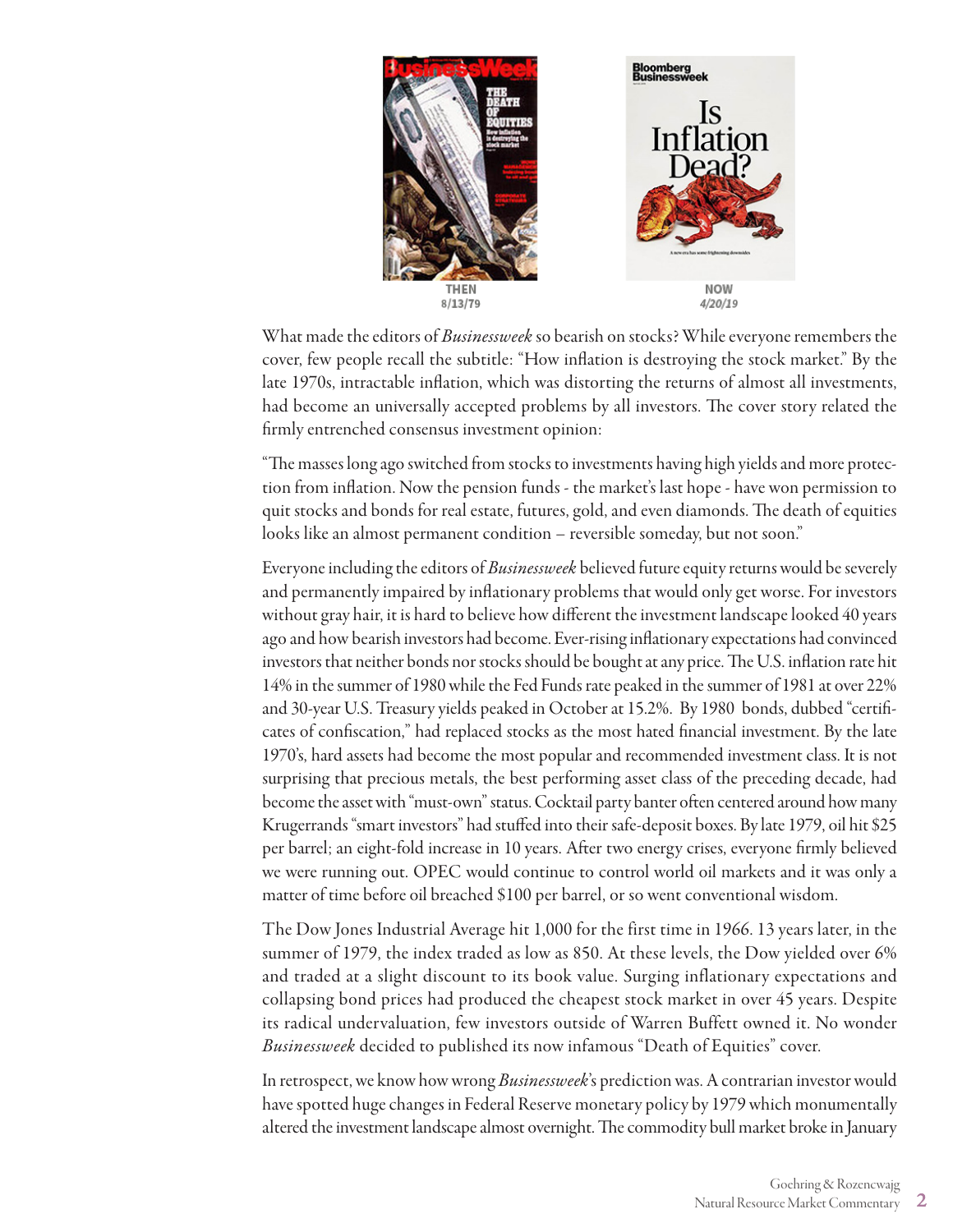**"WHAT IF INVESTORS ARE AS WRONG TODAY ABOUT THE PRICING OF "RISK-OFF" ASSETS AS THEY WERE ABOUT THE PRICING OF HARD ASSETS IN 1979? "**

1980 when silver (the best 1970s best performing asset), spiked briefly to \$50 per ounce and then promptly crashed, taking the Hunt Brothers with it. Inflation, as measured by the Consumer Price Index, spiked six months later and interest rates peaked in the summer of 1981.

The bear market in stocks ended in spectacular fashion. By August 1982, the U.S. stock market literally blew off the bottom and proceeded to surge almost 40% in the next four months alone. The August 1979 *Businessweek* cover did nothing more than express an opinion that had been cemented by trends that persisted for decades: inflation problems would never be solved, hard assets and commodities were the great beneficiaries of an inflation problem that could only get worse, and bonds and stocks should not be bought at any price. The 1979 *Businessweek* cover gave investors the strongest sign imaginable that inflation was about to significantly slow, that commodities would become terrible investments, and that financial assets were the buy of a lifetime.

How different the investment landscape looks today. The expectations of rising inflationary 40 years ago have been replaced by a strongly-held belief that inflation will continue to fall -- a trend that has been in place now for nearly two generations. Because of lingering fears from the 2008 global financial panic, investors continue to favor "risk-off" investments in general and bonds in particular. After experiencing a massive 38-year bull market, investors clamor for bonds: the riskier the credit and longer the maturity, the greater the demand. Even more absurd, nearly \$10 trillion of government bonds now trade with negative yields – a first in 3,000 years of financial history. Even though governments continue to set new records for peacetime indebtedness, investor demand for their debt remains unwavering. Japan and Argentina are poster children for this absurdity. Japanese government bonds are issued by a country which has racked up debt approaching 250% of GDP, a level never seen in peacetime by any industrialized country. Argentina, one of the world's great "serial defaulters," issued a 100-year bond only one year after its most recent default. Demand for the bond was extremely strong and the issue quickly traded above par.

In the stock market, investors continue to clamor for high-quality technology growth stocks (the so-called "FAANG" stocks), several of which command near trillion-dollar market capitalizations. Investor interest in "risky" hard assets, commodities, and their related equities has approached zero, even though all three have never been cheaper relative to financial assets.

The reversal in investor preferences from hard assets to financial assets has been extreme. The trend started 40 years ago and has continued up to today with few interruptions. Despite its persistence, we believe this trend is nearing its completion and is about to reverse again in favor of hard assets. Why do we think this? Back in 1979, the "Death of Equities" *Businessweek* cover gave investors ample warning that inflation-sensitive hard assets (the most popular asset class at the time) had become radically over-owned and overvalued and, conversely, that financial assets (the asset class that no one wanted) had become radically undervalued and offered phenomenal returns.

What if investors are as wrong today about the pricing of "risk-off" assets as they were about the pricing of hard assets in 1979? Certainly much of the outperformance of "risk-off " assets over the last 10 years has been the result of falling inflationary expectations. What if the bet on constantly slowing inflation is about to be reversed and inflation begins to rapidly and unexpectedly accelerate over the next several years? Since 2008, the US, European, and Japanese central banks have conjured trillions of dollars of bank credit through quantita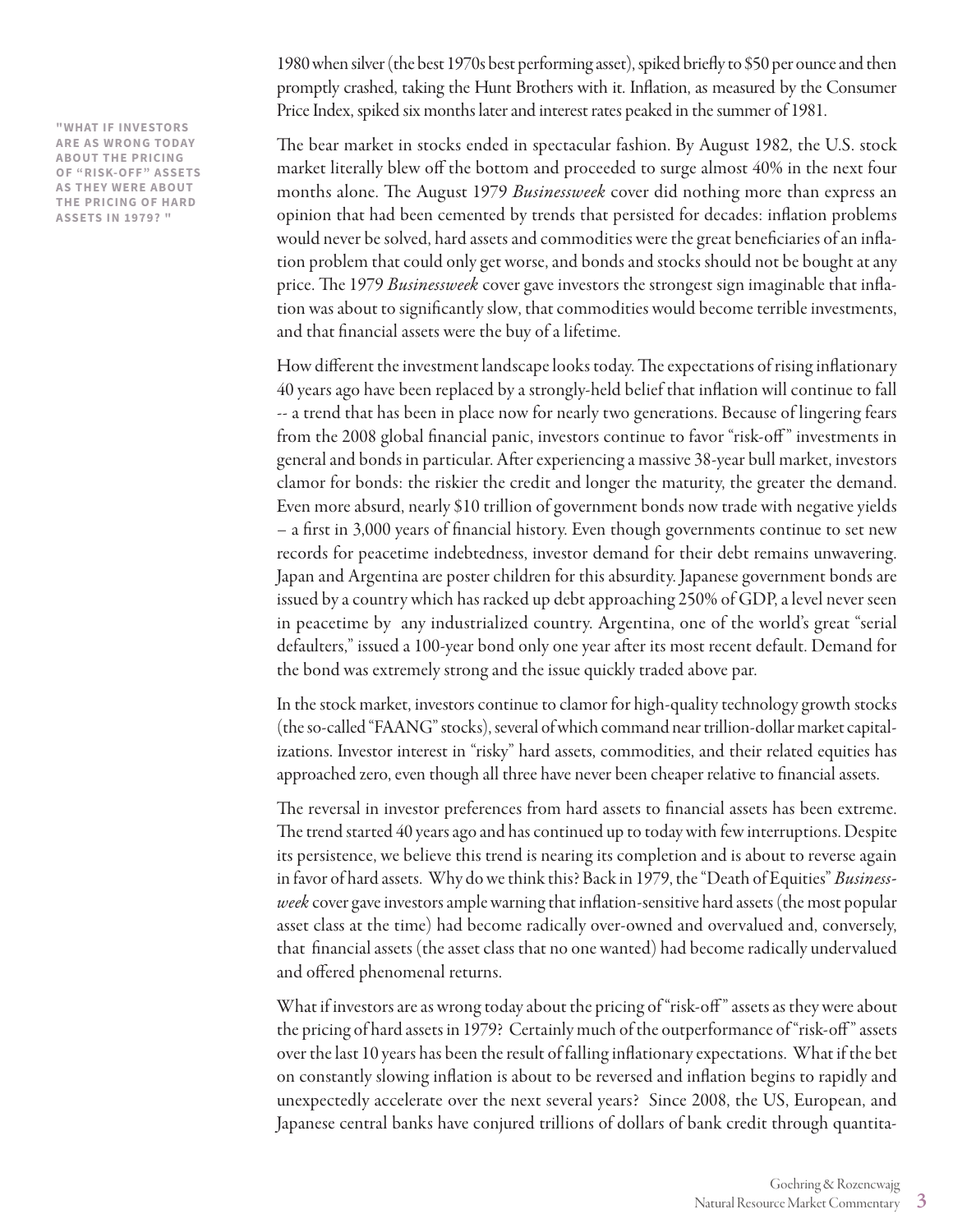**"IN 1979 EVERYONE BELIEVED INFLATION WOULD NEVER END, WHEREAS TODAY NO ONE BELIEVES INFLATION WILL EVER RETURN."**

tive easing. Despite this massive new credit creation, investors (in a fit of extreme trend-following) have become more convinced than ever that inflationary expectations will continue to fall. Even talk of introducing a new, radical monetary policy such as Modern Monetary Theory (MMT) has been met with a continued rally in bond prices.

Back in 1979 , with gold soon to spike to \$850 per ounce and bond prices collapsing, investors bet that inflation would follow its 30-year trend and continue to accelerate while financial assets would remain depressed. Today, investors have made a completely different bet: in 1979 everyone believed inflation would never end, whereas today no one believes inflation will ever return.

Given the historical significance of *Businessweek* covers, we believe the April 22, 2019 *Bloomberg Businessweek* cover, "Is Inflation Dead," will turn out to be as historic as the 1979 cover. Just as the earlier cover predicted inflationary problems would never go away, today's *Bloomberg Businessweek* cover story tells investors that inflation will never be a problem again. The article explains how the danger facing investors is not inflation but rather deflation. It has taken 40 years to vanquish the inflation monster (as depicted on the cover), but we have now come full circle regarding inflationary expectations. The inflationary monster is now dead.

With the publication of this current *Bloomberg Businesswee*k cover story, we believe investors have once again been given an extremely strong contrarian indicator: inflation (which everyone thinks is now dead) is about to reemerge as a huge problem. Investors today have crowded into trades that are heavily dependent on inflation staying low. "Risk-off" financial assets have been the only source of market outperformance and profit. Tens of trillions of dollars worth of government bonds now sport negative interest rates and four tech companies command equity valuations approaching \$ 1 trillion each. Gold has languished with little interest and there is even talk that oil will eventually trade toward "worthlessness," according to a widely-followed newsletter writer.

Although investors forget, the long-inflation/short-financial asset trade that *Businessweek* recommended in 1979 began to unravel shortly after the publication of its cover story. Although it took three years for the bull market in equities to begin, the commodity bull-market bubble (driven by ever-rising inflationary expectations) broke in spectacular fashion soon after the cover story was published. Silver prices (which led the commodity bull market and were the subject of a speculative craze) crashed five months after the *Businessweek* cover story, bankrupting two famous brothers in the process. Today, with investors crowded into tech stocks, bonds, and other "risk-off " assets, we are looking for signs that these trades are about to become seriously stressed .Conversely, the asset class that absolutely no one has wanted to own commodities, natural resource equities, and related "risk-on" assets - should reverse as well. This new *Bloomberg Businessweek* cover signals to us that the 40-year trend of declining inflationary expectations is now fully incorporated in everyone's portfolio, and at risk of coming undone.

The unexpected return of inflation will have monumental effects on "risk-off " and "risk-on" asset classes. Investors have made the bet that inflation will stay low; few are positioned for its return. This month's *Bloomberg Businesswee*k cover gives a strong warning that everyone has made the wrong bet and yet no one is paying attention. The fat lady has come on stage, she is singing, and bells are ringing. Readers, we beg you to seriously listen and position yourself accordingly.

**"WE BELIEVE INVESTORS HAVE ONCE AGAIN BEEN GIVEN AN EXTREMELY STRONG CONTRARIAN INDICATOR: INFLATION (WHICH EVERYONE THINKS IS NOW DEAD) IS ABOUT TO REEMERGE AS A HUGE PROBLEM."**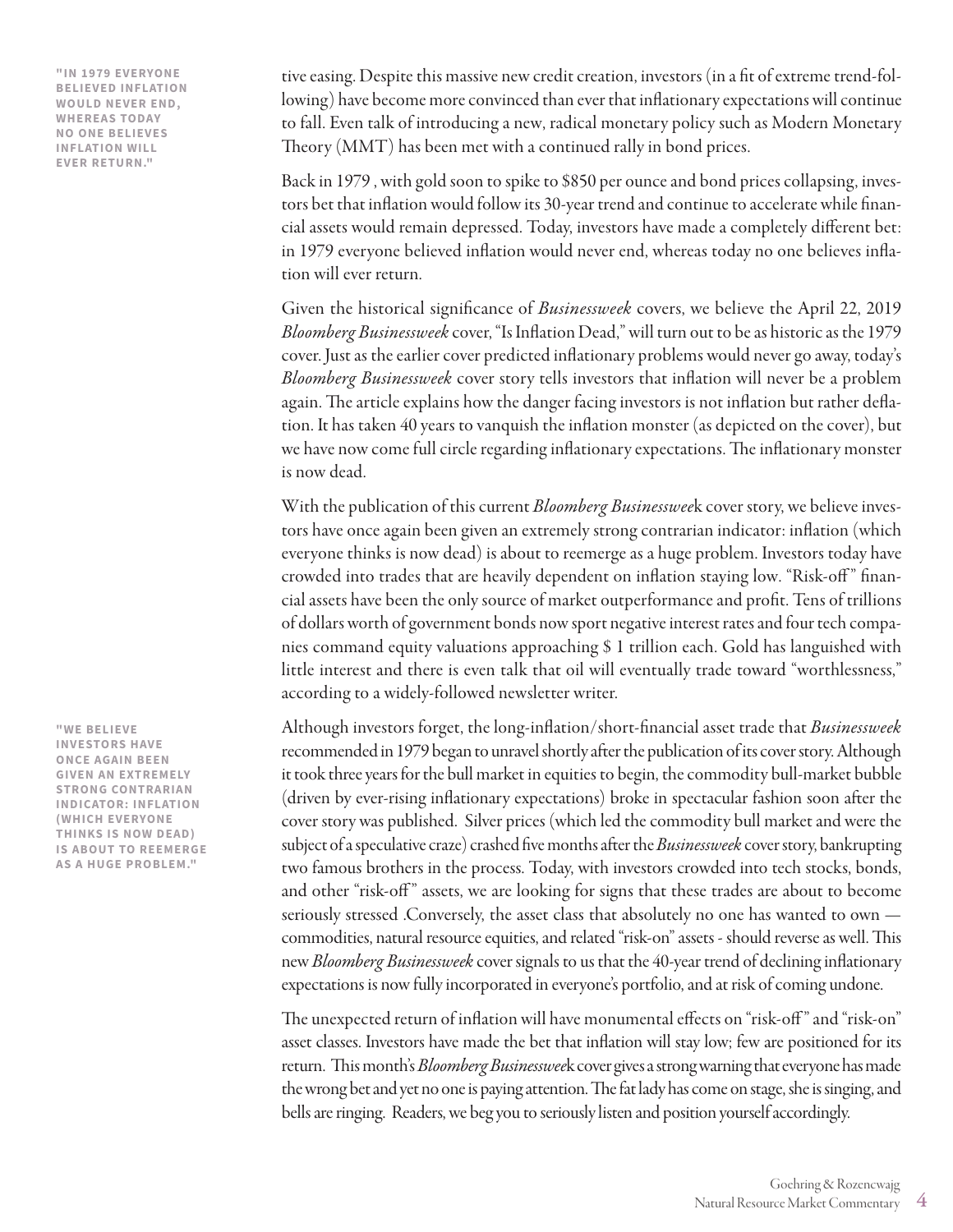## *Energ y Demand Has Never Been Stronger, Yet Investors Have Never Been More Bearish*

*"We have seen an extraordinary increase in global energy demand in 2018, growing at its fastest pace this decade."* Dr. Fatih Birol, Executive Director of the International Energy Agency (IEA)

*"Together, China, the United States, and India accounted for nearly 70% of the rise in energy demand around the world.*" IEA Press Release 3/26/2019

Consensus opinion believes global energy consumption is in the process of slowing dramatically. Between 2003 and 2007, global energy consumption grew by an extremely strong 3.7% per year, driven by surging Chinese growth. In comparison, for the five-year period ending in 2017, global energy consumption growth slowed dramatically, averaging only 1.4% per year. Most investors believe downward pressure on all forms of energy consumption will continue as we progress into the coming decade. Fears of slowing Chinese economic growth coupled with increased energy efficiency will impair the future growth in energy demand. Given this backdrop, it came as a shock for many when the International Energy Agency (IEA) released its 2018 world energy consumption figures a few weeks ago, showing a large unexpected increase of 2.3%. This marked the biggest increase in 10 years, and eclipsed the 1.4% average increase over the last five years. As shocking as this headline figure was, we believe it will be revised higher. The oil section of this letter will explain why.

Our readers know we disagree with the prevailing view that global energy growth is slowing. Instead, we believe 2018's strong energy consumption figure will be repeated over and over again in the coming decade. Based upon our research, all forms of energy consumption with the possible exception of coal will experience robust demand growth far exceeding consensus estimates.

Ten years ago, we put forth our demand thesis and concluded we would soon enter into "a golden age" of energy demand growth. Based on what we call the "S-Curve," we discussed how rising income levels in many emerging markets had reached important "tipping points," where total energy consumption begins to accelerate materially. This observable phenomenon has occurred repeatedly in many emerging markets in the post-World War II period. The most famous example of the "S-Curve" is oil consumption in South Korea between 1980 and 1997.



CHART 1 South Korea S-Curve

*Source: BP Statistical Review. World Bank*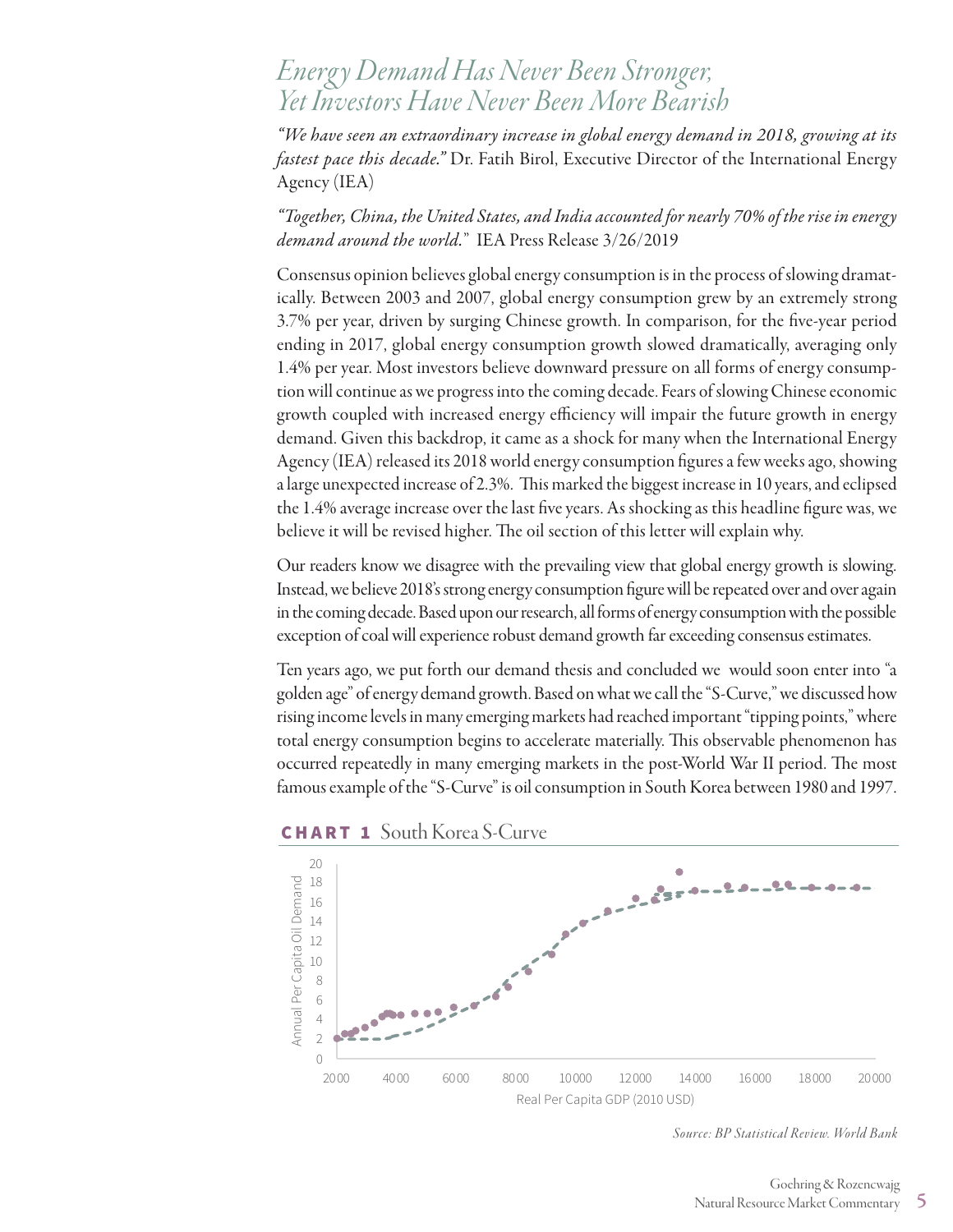During these 17 years, South Korean oil consumption grew 50% faster than real per capita GDP. The South Korean experience is now being experienced and replicated by a huge segment of the world's population. As you can see from the chart below, the population entering their period of increased commodity consumption (approximately \$5,000 per capita in today's dollars) held relatively steady between 1960 and 2000. During this time, approximately 500 to 700 mm people were in their period of accelerated commodity consumption at any given moment. However, beginning in the early 2000s, the number of people entering their period of rapidly accelerating commodity consumption exploded.

**CHART 2** People Going Through S-Curve Tipping Point



China passed its "tipping point" back in the early 2000s and has since been joined by Malaysia, Thailand, Indonesia, the Philippines, and Vietnam. And now, as we extensively wrote last year, India is in the process of joining this group. In just 20 years, the number of people going through their "S-Curve" period of intense commodity demand growth has jumped from 700 mm to over four billion. Never in history have so many people all gone through their "S-Curve Tipping Point" simultaneously. The result is that global demand for raw materials such as oil, natural gas, copper, and proteins will continue to surprise to the upside.

Just as we are entering a prolonged period of strong commodity demand, the value of commodities relative to financial assets grows more and more depressed. In one of our first Goehring & Rozencwajg letters, we printed a chart comparing the price of commodities to the Dow Jones Industrial Average going all the way back to 1917. For anyone interested, we used the Goldman Sachs' commodity index, available since 1970; for the years prior, we had to construct our own commodity price index using a similar methodology. The chart clearly showed that by 2017, commodities relative to financial assets, were as cheap as they had ever been.



### CHART 3 Commodity Index/Down Jones IndustrialAverage



**"NEVER IN HISTORY HAVE SO MANY PEOPLE ALL GONE THROUGH THEIR "S-CURVE TIPPING POINT" SIMULTANEOUSLY."**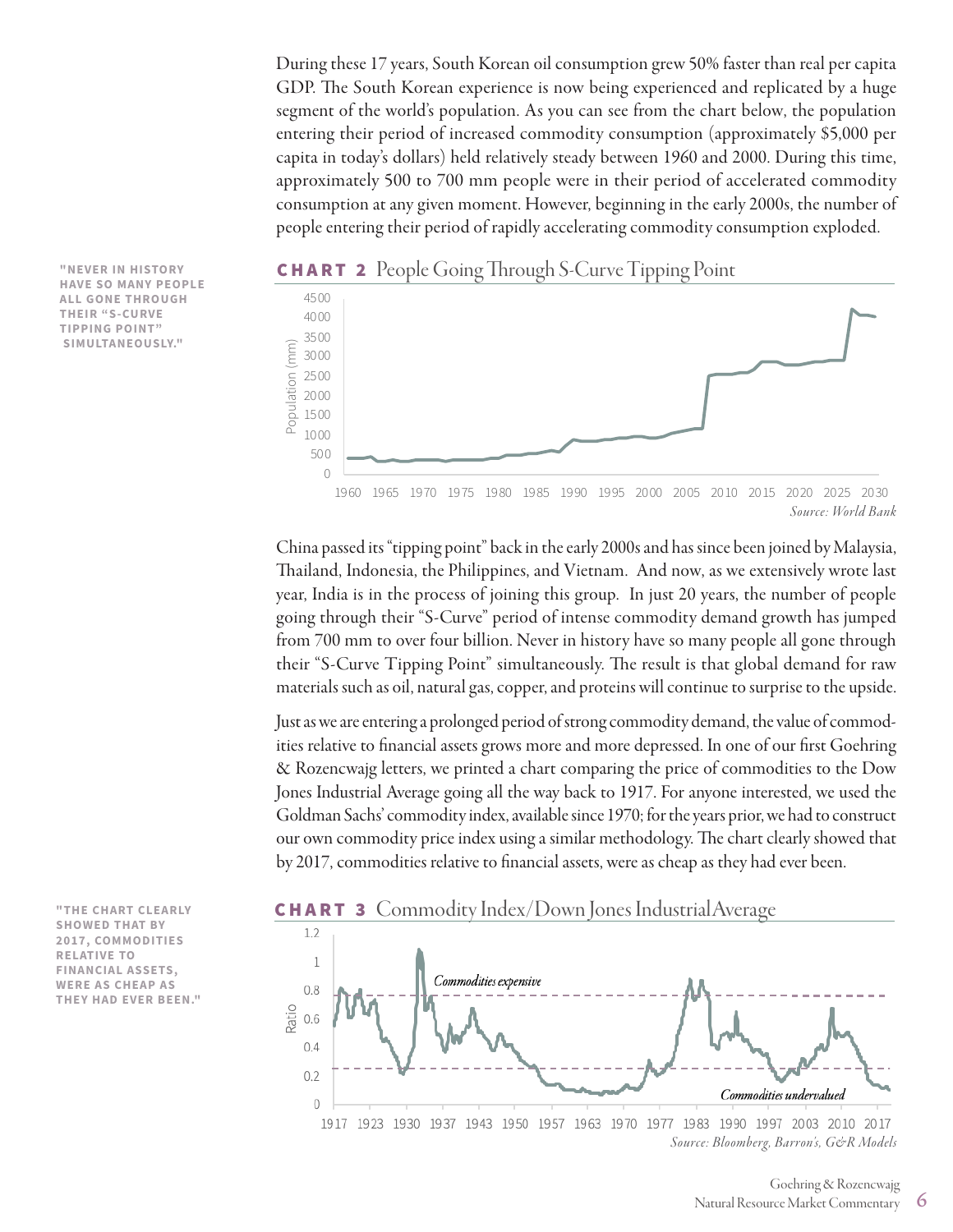The chart generated intense interest from our readers, and we were frequently asked if we could also analyze commodity-related equities over the same time period. Although this task might seem relatively easy, it turns out that data on commodity-related equities is difficult to come by prior to 1980 (the exception being gold stocks which were widely followed). We have extensively researched the issue and, as far as we can tell, no one has tried to compare the price of commodity-related stocks to the general stock market throughout the whole twentieth century. Our ultimate goal is to construct a commodity-related stock index beginning in 1900 and to compare that with the broad market. We used the widely followed S&P North American Natural Resource Stock Index as our starting point and have worked to extend it back as far as possible. As of today, we have collected enough data to compare returns going back to 1937 and hope to reach 1900 within several months.

**"FROM THE COMMODITY-CYCLE** 27 **LOWS REACHED BACK IN BOTH 1970 AND** 25 **2000, NATURAL**  23 **RESOURCE EQUITIES**  $\overline{21}$ **OUTPERFORMED THE BROAD STOCK MARKET**  19 Index **FIVE-FOLD OVER THE**   $17$ **FOLLOWING DECADE."**15





*Source: Bloomberg*

The chart shows our Natural Resource Stock Index (which aligns with S&P North American Natural Resource Stock Index since 1997), divided by the Dow Jones Industrial Average. Commodity stocks clearly follow the direction and cyclicality of commodity prices, undergoing huge periods of relative outperformance and underperformance.

From the commodity-cycle lows reached back in both 1970 and 2000, natural resource equities outperformed the broad stock market five-fold over the following decade. Today, both commodity prices and natural resource-related equities have never been more depressed relative to the broad market. Considering the world is entering into a "golden age" of strong commodity demand, and given the massive amounts of money-printing over the latest decade by central banks (which will most likely wind up debasing global currencies), investors should be looking to resources as an extremely cheap potential hedge. As you can clearly see in the chart above, this is not the case: commodity-related stocks have never been more depressed and out of favor. Commodity related stocks are being "given away" today.

The greatest disconnect has taken place in the energy sector. Investors have become convinced that the E&P "model" is broken and that even energy companies with prime acreage positions in the best shale plays have become chronic value "destroyers." Investors have lost faith in even the highest quality management teams with decades of experience.

The chart below plots the historical relationship between enterprise value and PV-10 (a standardized measure of discounted cash flow) for an index of a group of popular E&P companies.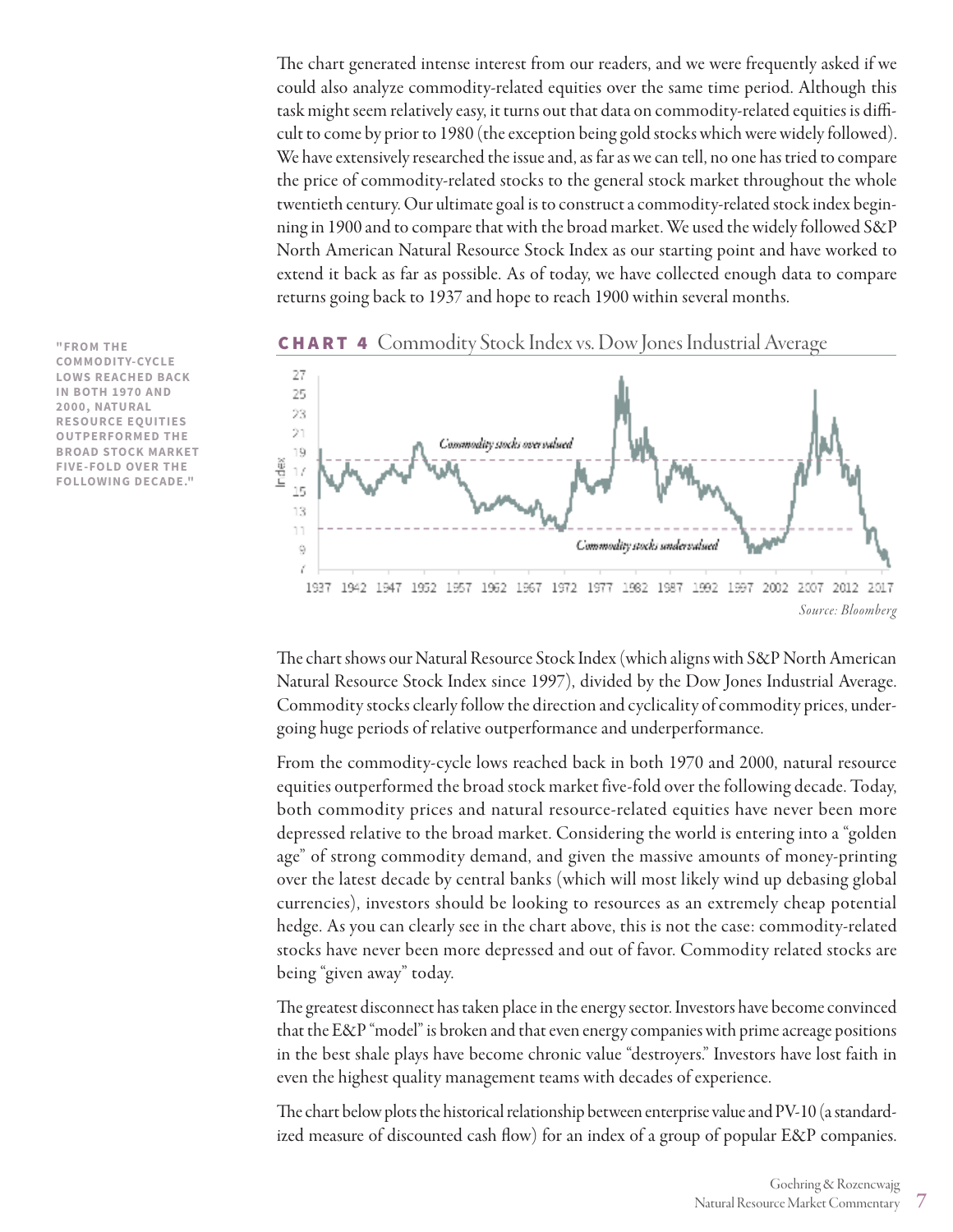**CHART 5** Price / PV-10 per Debt Adjusted Share



*Source:Company Filings, G&R Models* 2003 2004 2005 2006 2007 2008 2009 2010 2011 2012 2013 2014 2015 2016 2017 2018 2019

Although a company's PV-10 value is heavily dependent on oil and natural gas prices, you can easily see that investors are paying a smaller and smaller premium for oil and gas reserves of the North American E&P industry. In fact, valuations are almost as low as during the last great bottom in oil prices back in 1999-2000.

If the North American E&P industry was indeed destroying value over time, then it would make sense for investors to ascribe less and less value to oil and gas assets. In an extremely good piece in the January 2, 2019 edition of *The Wall Street Journal* entitled "Fracking's Secret Problem—Oil Wells Aren't Producing as Much as Forecast," the authors claim that oil and gas companies operating in all the shale basins have been far too optimistic in projecting their well performance over the last four years. The authors singled out two Permian companies, Pioneer Natural Resources and Parsley Energy as companies where well projections fell short of actual performance.

As we discuss extensively in the oil section of this newsletter, we have undertaken an extensive drilling productivity study across the three main shale basins (Bakken, Eagle Ford, and Permian) and we have come up with a slightly different take on The Wall Street Journal article. Our research indicates that while there has indeed been a drop in well productivity compared with expectations, these disappointments are not universally distributed among E&P companies. Some companies continue to drill excellent wells while some do not. Also, we observed that much of the disappointment has taken place among privately held E&P companies, the majority of which are most likely owned and managed by private equity firms.

We should point out that our models indicate both Pioneer and Parsley are drilling among the best wells in the United States today and that their wells are not underperforming. Regardless, the "value destroying" thesis is obviously being applied to their stocks and, as a result, the discount to our net asset value calculations is huge for both. As further proof of just how cheap these names have become, Anadarko Petroleum (a company with a large Permian position), has emerged as the object of a bidding war between Chevron and Occidental Petroleum. Even Mr. Buffett has entered the fray by pledging financing for Occidental's bid.

One of the most important characteristics in determining an oil company's ability to create value is the growth in net debt-adjusted proved developed reserves per share (converting net debt to equity at the prevailing share price). Despite being labeled value destroyers, both Parsley and Pioneer have realized stellar net debt-adjusted proved reserve growth

**"ALSO, WE OBSERVED THAT MUCH OF THE DISAPPOINTMENT HAS TAKEN PLACE AMONG PRIVATELY HELD E&P COMPANIES, THE MAJORITY OF WHICH ARE MOST LIKELY OWNED AND MANAGED BY PRIVATE EQUITY FIRMS."**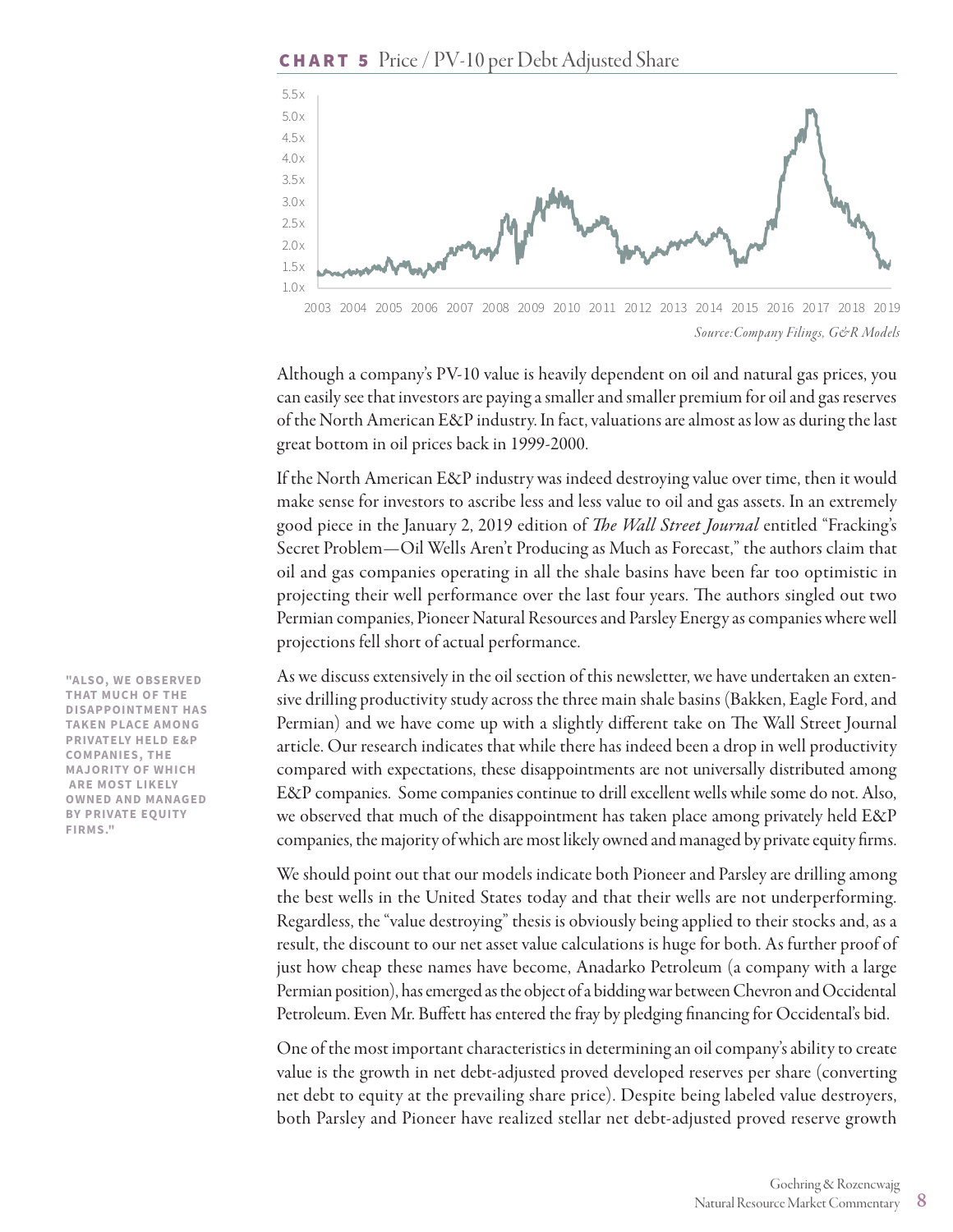per share between 2013 and 2018. Parsley ended 2012 with 0.49 barrels of oil equivalent (boe) of proved reserves per net debt-adjusted share. By 2018, this had grown to 1.17 boe per net-debt adjusted share, a compounded growth rate of 19%. Proved-developed reserves per debt adjusted share grew even faster. Parsley started the period with 0.21 boe per debt adjusted share and ended 2018 with 0.70 boe per debt adjusted share for a compounded growth rate of 30%.

Pioneer's performance was equally impressive. While total reserves did not grow materially between 2013 and 2018, a few adjustments need to be made. First, Pioneer sold 260 mm bbl of reserves between 2013 and 2018. Second, when Pioneer decided to proceed with horizontal Wolfcamp development, they suspended plans to develop their legacy Sprayberry assets and were forced to write-off 270 mm boe of associated reserves. After making those two adjustments, we calculate that Pioneer grew their proved reserves from 2.1 boe per debt-adjusted share in 2013 to 5.9 boe by 2018 for a compounded growth rate of 23%. Proved-developed reserves growth was even better, growing from 1.7 boe per debt-adjusted share in 2013 to 5.4 boe per debt-adjusted share by 2018 -- a compounded growth rate of 26%. Long-time followers of global oil markets will appreciate how difficult it is to achieve these levels of growth. More remarkable still, neither company has come anywhere near exhausting their inventory of high quality drilling locations. Based upon our analysis, both companies will continue compounding reserve growth for many years to come. FORD THE COMPRESSION CONTENT IS THE COMPRESSION CONTENT USE COMPRESSION (COMPRESSION COMPRESSION COMPRESSION COMPRESSION COMPRESSION COMPRESSION COMPRESSION COMPRESSION COMPRESSION COMPRESSION COMPRESSION COMPRESSION COMPR

We compute price targets by projecting a company's reserves out five years and then estimating a PV-10 "standardized measure" under a variety of oil and natural gas prices. We do this for many E&P companies and use the results to determine overall market sentiment.

Based upon our calculations, investors today are as bearish as they have ever been. Let's look at both Pioneer and Parsley, two stocks that have been labelled as underperforming assets, to see how those values compare to the just announced transaction between Anadarko and Chevron. On April 12th, Chevron agreed to buy Anadarko in a cash and stock deal worth \$65 per share. This offer was subsequently "topped" by Occidental Petroleum on April 24th. Occidental offered \$76 per Anadarko share in a transaction consisting of half cash and half Occidental stock, with \$10 bn of financing pledged by Berkshire Hathaway.

According to our valuation methodology noted above, APC is worth approximately \$75 per share using an \$75 oil price and a \$3.50 gas price. Using similar oil and gas prices, Pioneer would be valued at \$320 per share, while Parsley would be valued at \$95 per share. Even after Friday's runup in share prices, Pioneer now trades at approximately \$170 per share and Parsley trades at \$20 per share. We now have a sense what big oil companies are willing to pay for companies with large high-quality acreage positions in the Permian basin.

Our research tells us that both Pioneer and Parsley have among the largest amount of remaining high-quality acreage in any shale play. Given the Anadarko transaction price, it is clear how radically investors are undervaluing these assets. In the case of Pioneer, we believe the stock is 45% undervalued and, in the case of Parsley, the market is undervaluing their assets by an amazing 79%.

We started this essay by saying the fundamental backdrop to the global oil and gas industry was as good as we have ever seen it. Never have so many people simultaneously been in their period of high commodity consumption. Despite such an extremely favorable backdrop,

 **FOLLOWERS OF GLOBAL OIL MARKETS WILL APPRECIATE HOW DIFFICULT IT IS TO ACHIEVE THESE LEVELS OF GROWTH. MORE REMARKABLE STILL, NEITHER COMPANY HAS COME ANYWHERE NEAR EXHAUSTING THEIR INVENTORY OF HIGH QUALITY DRILLING LOCATIONS."**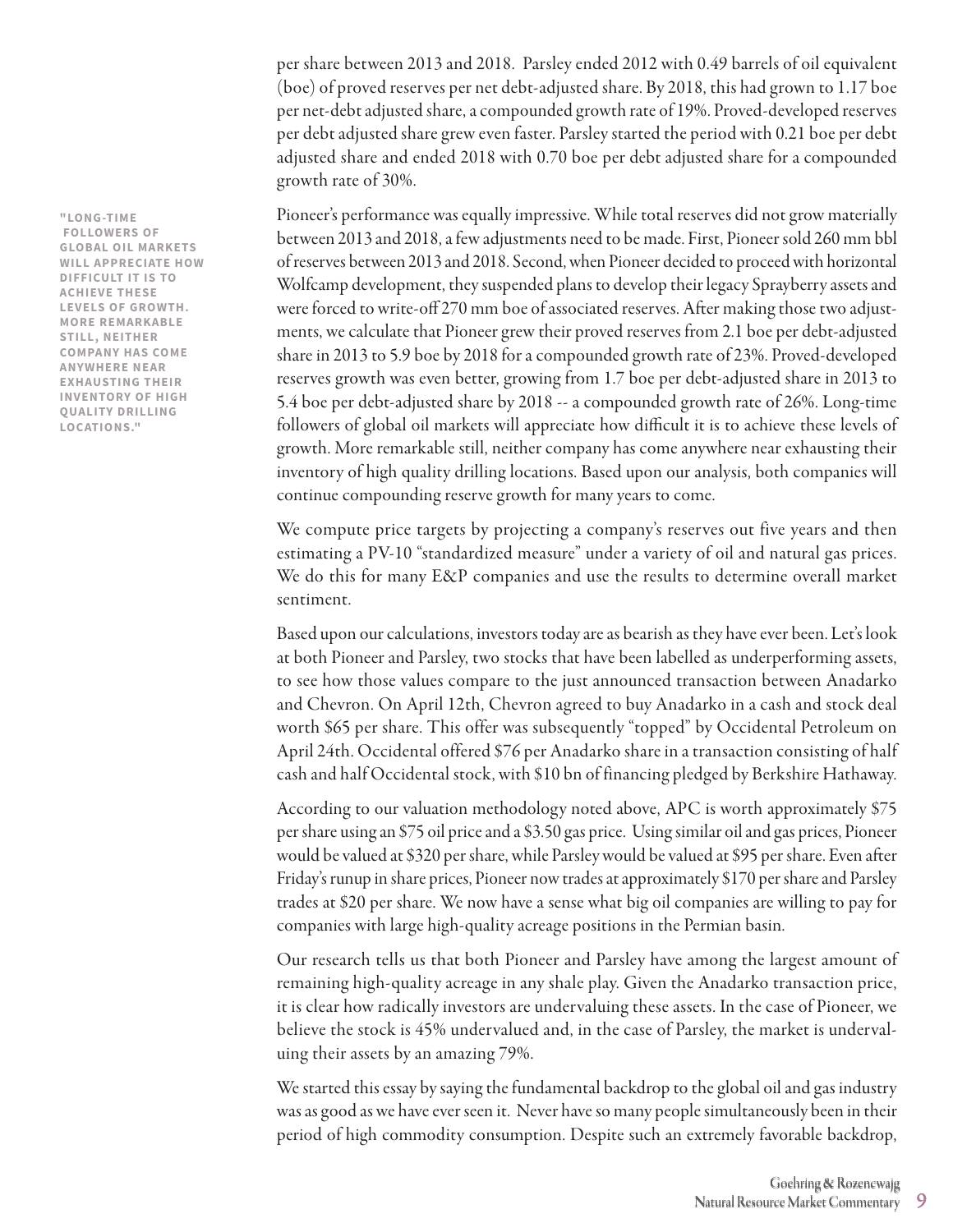**"WE ARE ENTERING A "GOLDEN AGE" OF RESOURCE DEMAND AND YET THE WORLD'S BEST ASSETS ARE PRACTICALLY BEING GIVEN AWAY "**

investors have never been more bearish. We just gave you two examples of extremely high-quality E&P names, with huge inventories of the best shale acreage in North America, and yet both today trade at discounts as large as we have ever seen. We are entering a "golden age" of resource demand and yet the world's best assets are practically being given away. These two companies are great examples of how bearish the investment community has become towards natural resources and commodities.

# *2019 Q1 Natural Resources Market Commentary*

Most commodities and related equities rebounded from their lows reached at the end of Q4. Oil prices surged after being trounced in Q4. WTI prices advanced 32% while Brent prices advanced 24%. Continuing a trend that has lasted well over two years, oil-related stocks continued to lag the large advance in crude oil prices. For example, both the S&P Oil and Gas Exploration Index (XOP) and the XLE (one of the mostly popular energy related ETFs) advanced only 17%. Oil prices have now advanced by over 140%, since the bottom made in February of 2016. In stark comparison, the XOP has only advanced 40% while the XLE has only advanced 20%. As we wrote in the Introduction, the severe underperformance of energy-related equities has created incredible value in these stocks that we cannot remember ever seeing in our 30 years of natural resource investing.

We believe two things are going happen to oil-related equities in the next two years. First, either they will close the massive gaps in their valuations by surging in price, or else the industry will go through a period of massive consolidation. We believe that the takeover of Anadarko by Chevron or Occidental is just the start.



CHART 6 Outperformance of Oil Supermajors

Because of the huge distortion created by "risk-on / risk-off " capital flows, large-capitalization oil and gas companies have radically outperformed mid- and small-cap E&P stocks. As you can see over the last four years, Chevron has outperformed both the S&P E&P index and Anadarko by almost 20% per year compounded. Companies like Chevron, BP, Royal Dutch, and Total now trade at huge premiums to mid- and small-cap exploration and production stocks. For these large-cap energy names, using their stock to purchase grossly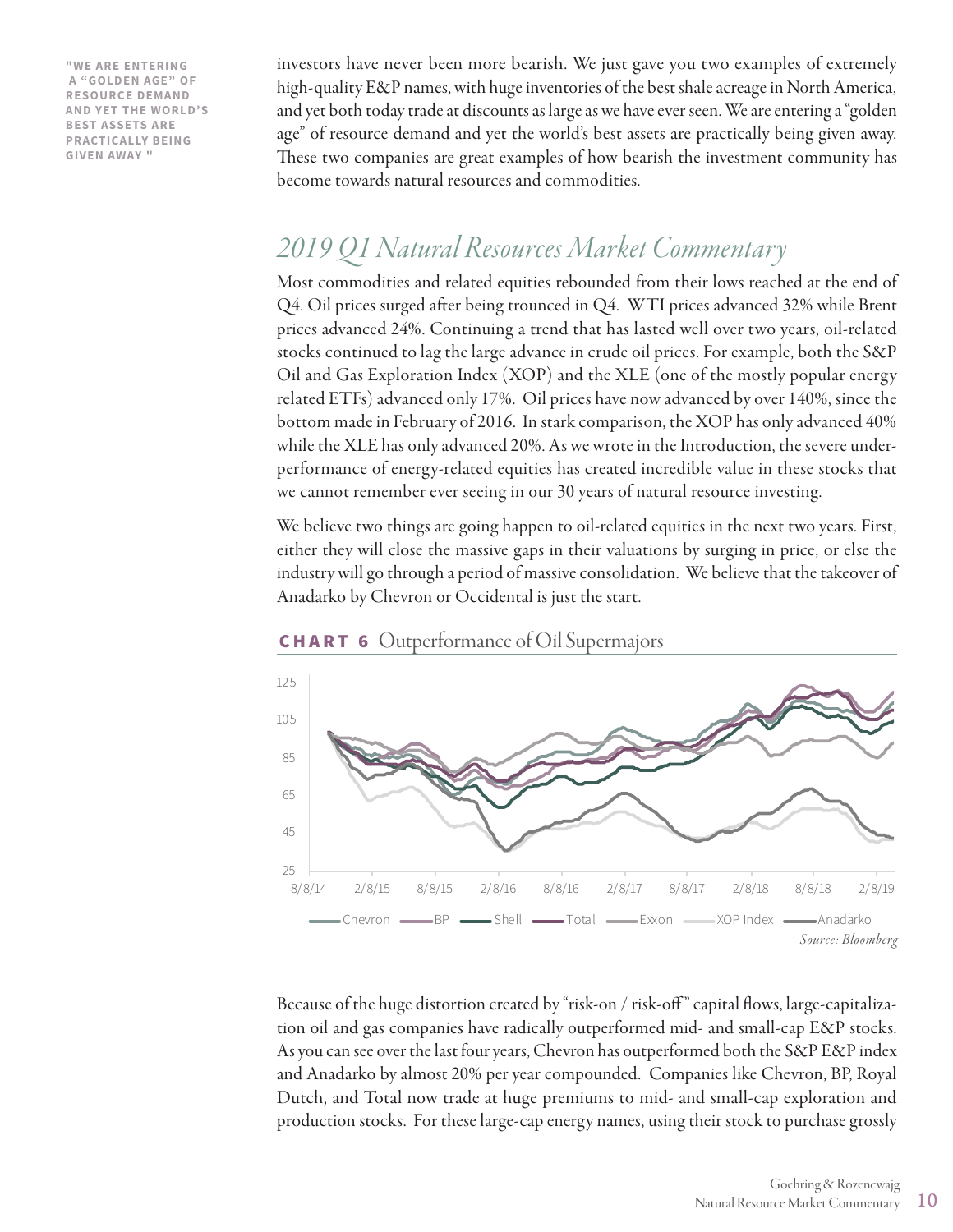undervalued companies with significant shale acreage positions makes a huge amount of financial sense. Chevron's proposed bid for Anadarko contemplates using 75% stock, while Occidental's proposed bid is 50% stock. We continue to believe energy names represent huge value, and recommend investors own significant positions in oil-related equities.

Oil markets have slipped back into deficit causing OECD inventories to contract counter-cyclically in Q1. We will discuss these balances and how they influence our thinking for the rest of 2019 in the oil section of this letter. Oil market balances will continue to tighten. In retrospect, the panic-selling low reached back at the end of December 2018 will have represented a significant bottom, similar to when oil bottomed in Q4 of 2001.

We have just completed a huge drilling productivity study of the Bakken, Eagle Ford, and Permian shale basins. In our analysis, we attempt to identify the drivers of drilling productivity to determine how much "Tier 1" acreage remains in each basin. As you shall see, we continue to believe that "Tier 1" acreage in both the Bakken and Eagle Ford shale basins is now almost 50% drilled and production from these fields has likely peaked. Regarding the Permian, we believe that we still have significant "Tier 1" acreage left to drill and production should continue to grow. For those interested in a detailed analysis of the sources of shale drilling productivity, we believe our essay is an extremely important read.

Also, there has been significant interest in the "child-parent" well problem which may have emerged in the Permian basin over the last year. For those unfamiliar with this phenomenon, it was first mentioned during Schlumberger's Q3 conference call last year and again by Centennial Resources CEO Mark Papa during his Q1 2019 conference call. They both observed that new wells drilled (child wells) near older well (parent wells) are not performing as well as originally projected. We have conducted an exhaustive analysis of this potential problem in the Permian and so far, our research is not pointing out a significant issue… yet. For those interested in the "parent-child" situation, please read our analysis in the oil section of this letter. We remain very bullish on oil prices and believe 2019 will see two major unexpected developments. First, demand for oil (which everyone believes will be weak) will for the seventh year in a row significantly exceed expectations. Second, non-OPEC supply outside of the United States will significantly disappoint.

After spiking to almost \$5 per million cubic feet (mcf ) in mid-November and then promptly collapsing, North American natural gas markets continued to be weak in Q1. Even with winter weather that was 6% colder than normal, continued strong supply growth put downward pressure on prices. In total, 2.14 trillion cubic feet (tcf ) of gas was withdrawn from storage this winter, which is about 100 billion cubic feet (bcf ) less than the 10-year average. Increased weather-related demand was more than offset by surging supply. The 2018-2019 withdrawal season looks to have ended during the week of March 22nd with inventories at 1.107 tcf. Not since the "polar vortex" winter of 2013-2014 have storage levels been lower. Normally, we'd be bullish at such low inventory levels; however, as we enter the summer injection season, supply continues to surge. According to the latest data from the Energy Information Agency (EIA), U.S. natural gas production for the three months ending January surged by 13%, almost 10 bcf/day year-over-year. While 2019 demand will be helped by 5 bcf per day of new LNG demand, absent a much hotter-than-normal summer, we believe demand will continue to be exceeded by surging supply. We remain neutral regarding natural gas prices, even with today's low inventory levels.

Base metals were also strong during the quarter. Copper rose 11%, while zinc rose 19% and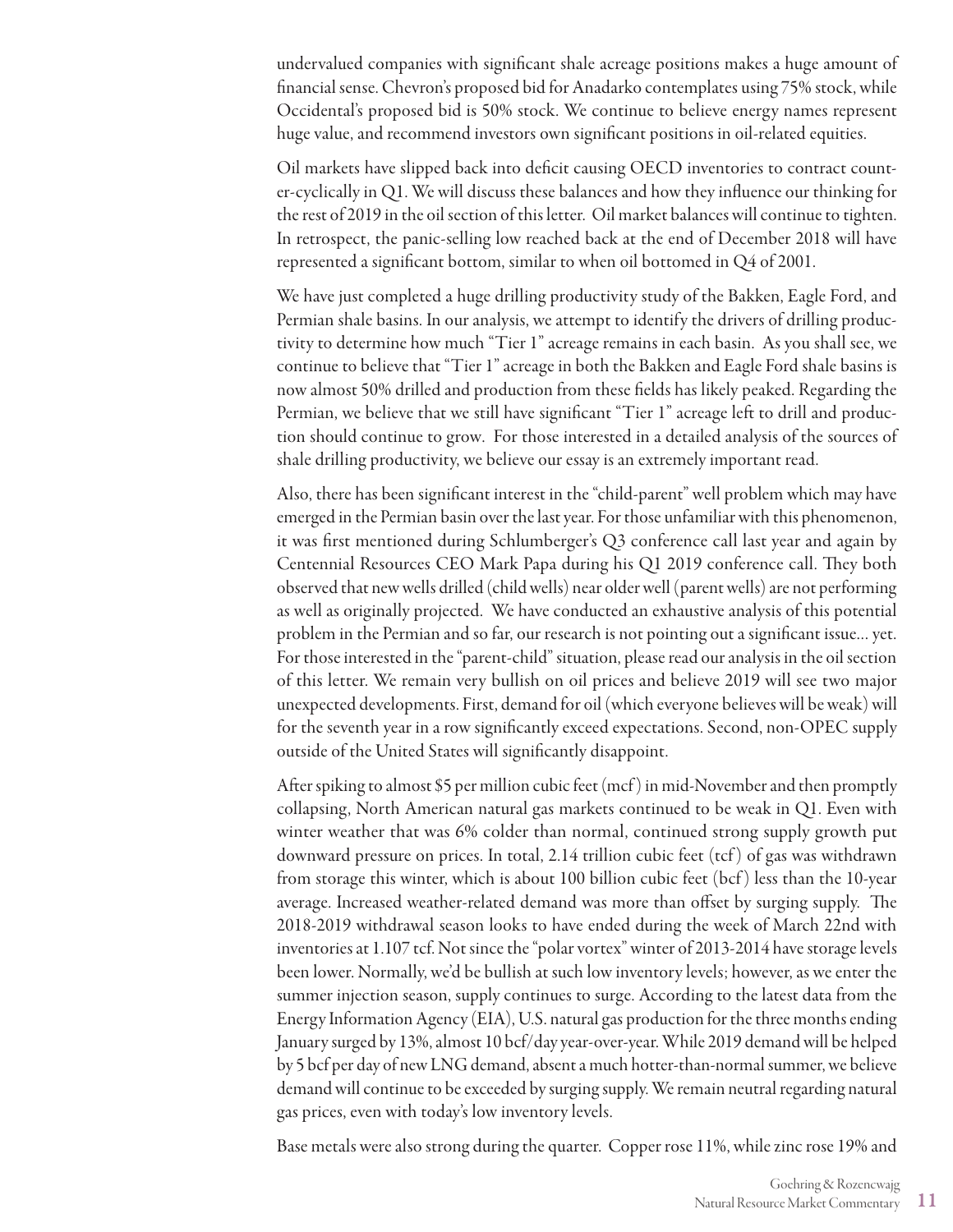nickel rose 21%. Our outlook on base metals has not changed. We believe copper has the best underlying fundamentals both in terms of demand and supply. On the demand side, India continues to aggressively push forward with its rural electrification efforts. As we have written extensively, Indian copper penetration is incredibly low. China has approximately 160 pounds of copper per person installed in their economy whereas India has only 15 pounds installed per person. Our research continues to suggest that India is approaching an important tipping point regarding its copper demand. We calculate that over the next 10 years, Indian copper consumption will surge, putting additional demand on an otherwise tight market. For those interested in a more detailed discussion regarding copper demand, please go to our website and listen to the recording that Adam Rozencwajg made for an O&M Partners "Town Hall" meeting on April 10th. In that presentation, he extensively outlined our viewpoint regarding future sources of copper demand.

Turning to the supply side of the copper market, we will be travelling to the Democratic Republic of Congo (DRC) in mid-May to visit the Kamoa-Kakula copper project, being developed by Ivanhoe Mines. The high-grade Kmoa-Kakula copper discovery is located on the western half of the DRC copper belt in an area previously thought to be devoid of copper mineralization. If Ivanhoe's discovery proves that copper mineralization continues as the Congo copper belt tilts westward, this could very well be the most important copper project in the last 20 years. We will try to get a better understanding not only of the Kamoa-Kakula discovery but of the potential for future exploration success in this new emerging copper region. Mining companies operating in the DRC are now negotiating with the government on the implementation of new royalties and taxes. Recent changes to both the royalty and tax code could wind up significantly delaying the development of the Komao-Kukula project and we hope our trip will help us better understand all the issues surrounding these negotiations. Neither of us has visited the DRC since 2006 and we are very excited to be returning to the country. In our next letter, we will discuss all of our observations in great detail and provide an updated analysis of the copper market.

Precious metals had an upward bias during the quarter. Gold prices rose 8%, silver eked out a small gain of 0.3%, platinum rose 7%, and palladium rose 10%, driven by continued hedgefund buying. Gold stocks continued their upward momentum from Q4, gaining an additional 6%. As we have covered extensively in these letters, we believe a huge precious metal bull market lies in the not-too-distant future. Gold has never been cheaper compared to the global money stock and sentiment indicators (covered in our Q3 letter) have reached levels only seen at the bottom of bear markets. For those investors with no performance constraints, we recommend aggressively accumulating physical gold and silver. For those with performance constraints, we suggest waiting for gold-oil ratio to flash a buy signal. The gold-oil ratio flashed a huge buy signal for oil back at the end of December and oil (and oil-related investments) have significantly outperformed precious metal investments since.

Agriculture markets were extremely quiet in Q1. Grain prices drifted down as the most recent World Agricultural Supply and Demand Estimates (WASDE) data from the USDA showed global grain markets to be in slight surplus. Global grain demand remains very strong except for some weakness in corn related to ethanol-based grain demand. Vastly improved growing conditions in Brazil and Argentina caused the USDA to raise their estimates for global corn and soybean production. As we have often discussed, the global grain bear market (now in its seventh year), is hugely dependent on continued excellent global growing conditions.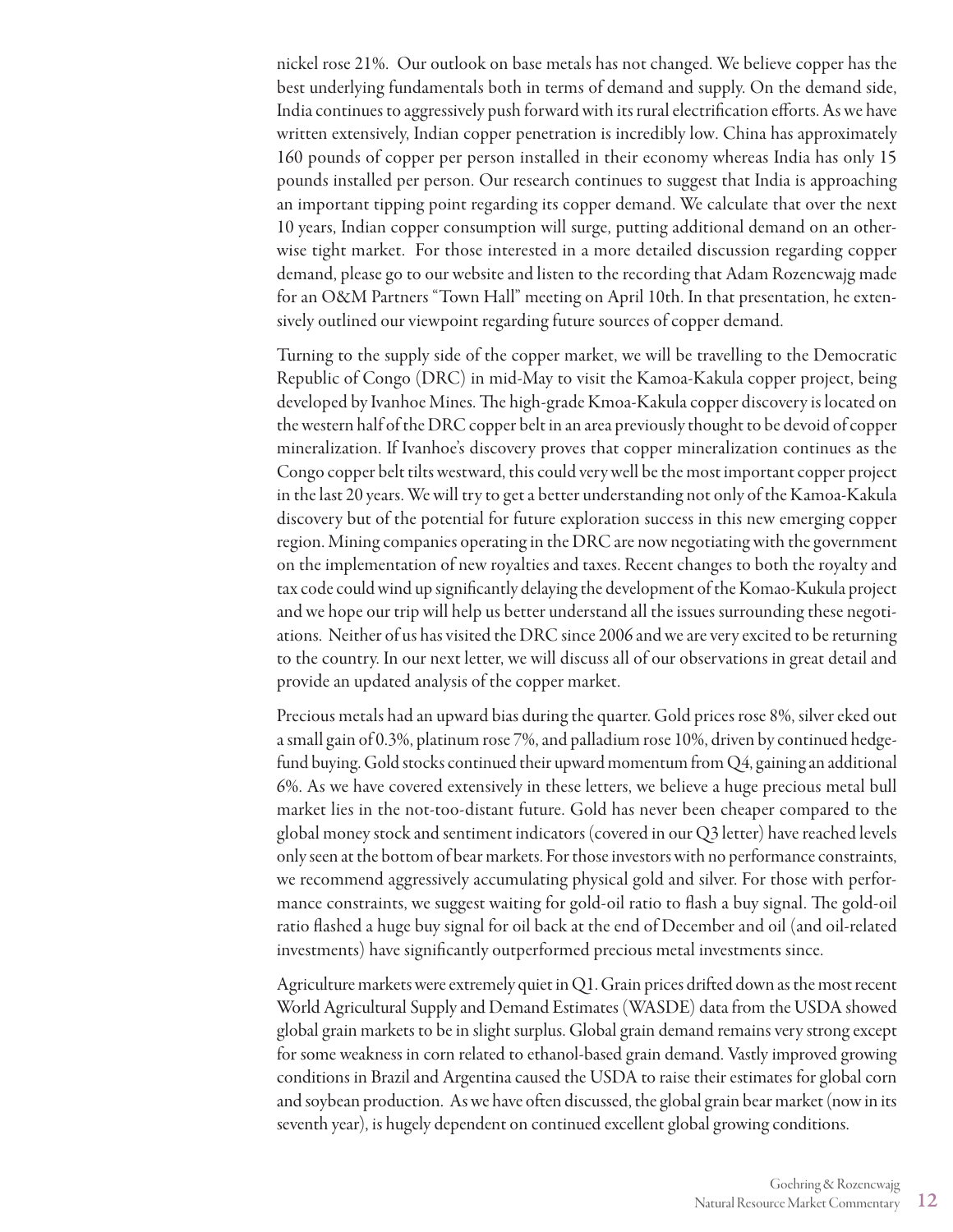Except for the drought here in the U.S. in 2012, global growing conditions have been extremely good for the last 20 years. We have not suffered any sustained periods of adverse weather conditions in any of the world's largest grain growing regions. For example, while the U.S. Midwest suffered a severe drought back in 2012, it lasted only a single year and by 2013 conditions were once again excellent. Europe sustained a serious drought last year. While we don't know for certain if 2019 will see a repeat, as of today the duration of drought conditions has only been one year. By comparison, the great drought that gripped the U.S. Midwest in the 1930s leading to the famous "Dust Bowl" started in 1930 and continued with varying severity until 1940. At the peak of the drought years in 1934 and 1935, Washington DC was actually hit by two large dust storms that originated in the Mid-West, something that is difficult to imagine today. Since 1940, while the U.S. has experienced multiple droughts, they were all short-lived and localized and in no way approached the magnitude of what we saw in the 1930s.

In the agricultural section of this letter, we put forward our belief that we are on the cusp of a major change in weather patterns. We believe global weather patterns are influenced by solar activity and our research tells us we are entering into a long period of declining energy released by the sun. Although it is a controversial topic, we believe it may have huge implications over the coming decade. We discuss sunspots, the sun's magnetic energy, and the historical impact on the Earth's climate. If weather patterns are indeed changing and we are entering into a period of global cooling caused by lower sun-spot activity, then recent periods of extremely good growing conditions could very well come to an end. We disagree with the consensus view that gradually rising temperatures will negatively impact global harvests. In fact, we believe just the opposite: the 70-year rise in global temperatures has been a huge boom for the surge in global grain production. If our research is right, global cooling will produce weather-related problems that could severely impact global grain production.

Today, weather conditions in most grain growing regions are slightly stressed. Here in the United States, the upper Midwest has had excessive rain and snow (Chicago just experienced a record-late snowfall), delaying the planting season; something we will monitor closely. Europe remains extremely dry, and we will monitor whether last year's drought is the beginning of a new long-term trend. If we are indeed entering a cooling phase in global weather, some of the things we should expect to see would be longer winters, later springs, and much earlier fall frosts, as well as periods of excessive moisture followed by period of extreme drought. If weather patterns are changing and the climate is cooling, a huge bull-market in agriculture sits directly in front of us and we plan to aggressively participate.

Uranium prices, which advanced 20% in 2018, pulled back 12% during Q1. Cameco, in their Q4 conference call, informed investors that they had purchased 8 mm pounds of uranium in the open market to cover their forward-sale commitments. They announced they would have to purchase an additional 14 mm pounds throughout 2019 to cover further commitments not met by production. We believe the pull-back in prices was most likely caused by Cameco stepping out of the spot market during Q1. We remain huge uranium bulls and believe a structural change is taking place in the attitude of the "green community" towards nuclear power and its relationship to renewables.

The current state of renewable power (i.e., large instillations of intermittent renewable-sourced power without a "clean" source of backup power) is anything but sustainable. Germany is the poster child for what a renewable world looks likes: much higher electricity costs and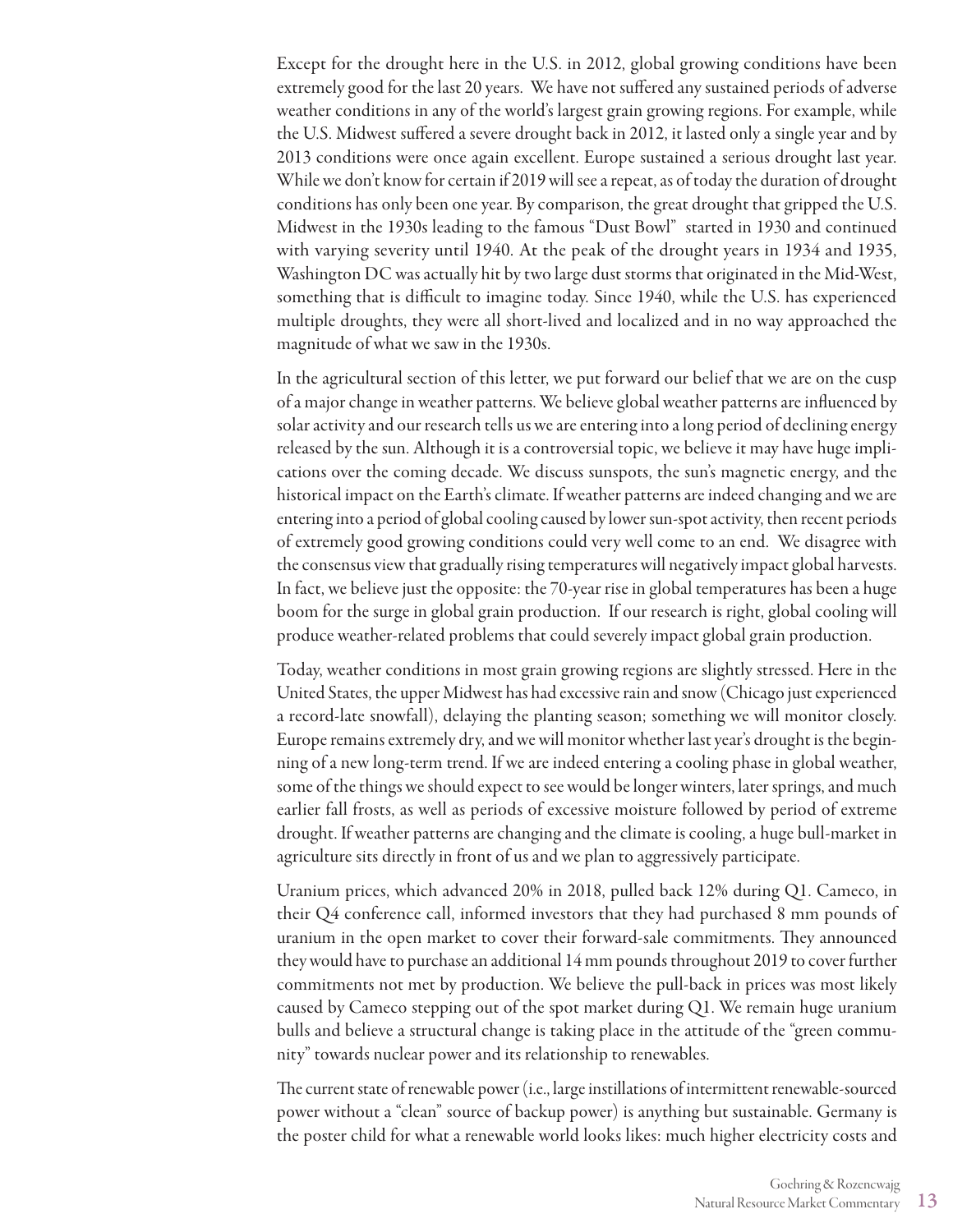more CO2 production. We believe even the "greens" are beginning to understand this and realize that nuclear power must be part of the solution. We will not publish a dedicated uranium section in this letter, in the interest of space and time. Rest assured, we will resume our coverage in the next one.

## *Oil Markets: Major Developments on All Fronts; Aramco Releases Reserve Details*

Oil prices surged during Q1, with WTI advancing by 32% to \$60 per barrel while Brent rallied 27% to \$68 per barrel. During Q4 sell-off, we explained how oil market fundamentals remained very strong despite the panic-selling taking place. Although few agreed with us, we predicted oil prices would recover quickly as we progressed into 2019. Our models told us that last year's rout was caused when the U.S. asked OPEC to boost production to mitigate the impact of looming sanctions against Iran. When President Trump unexpectedly waived Iranian sanctions in October, global oil markets responded with a sell-off not seen since the Global Financial Crisis. After peaking at \$86 per barrel in October, Brent prices sold off by 42%, ultimately bottoming at \$50 per barrel on Christmas Eve. Once OPEC realized they no longer needed to replace embargoed Iranian supply, they announced a roll-back of their production boost in November. Our models told us that the market would once again slip into a persistent deficit as we entered into 2019, inventories would once again resume their declines, and prices would rally. Since we made these predictions three months ago, this is exactly what has happened. During the first quarter, U.S. core inventories drew by nearly 300,000 b/d compared with seasonal-averages and have worked off 50% of the overhang accumulated last year after OPEC boosted production.

Despite the mounting evidence confirming our analysis, investors remain extremely bearish towards oil-related equities. While Brent and WTI rallied between 25 and 30% from their Christmas Eve-lows, oil-related stocks advanced by only half that amount. In our introduction, we explained how certain high-quality E&P companies (not all mind you) are generating real value like never before, despite the common wisdom that the oil and gas E&P "model" is broken" and some investors complain that the sector as a whole has become "un-investible." While this line of thinking is pervasive, nothing could be further from the truth and we will explain why the fundamentals are more bullish today than we ever recall seeing them. Far from being broken, we think that Tier 1 E&Ps offer some of the best investments in the market today.

Our investment process consists of identifying sectors where investor interest is extremely bearish, valuations are depressed, and our original research tells us the fundamentals have turned positive. Today's oil market meets all of these criteria. The price action over the last several months has certainly been frustrating; however as contrarian investors we get very excited whenever we hear the pundits universally declare an industry "un-investible." We believe we are nearing an inflection point. The positive fundamentals that have gripped the oil markets since early 2017 have now created value that can no longer be ignored. The recent bidding war that broke out between Chevron and Occidental (with funding provided by Mr. Buffett) for Anadarko is simply another example of this value gap trying to be forced shut.

In past letters, we explained the four pillars of our bullish outlook. First, demand was growing

**"FAR FROM BEING BROKEN, WE THINK THAT TIER 1 E&PS OFFER SOME OF THE BEST INVESTMENTS IN THE MARKET TODAY."**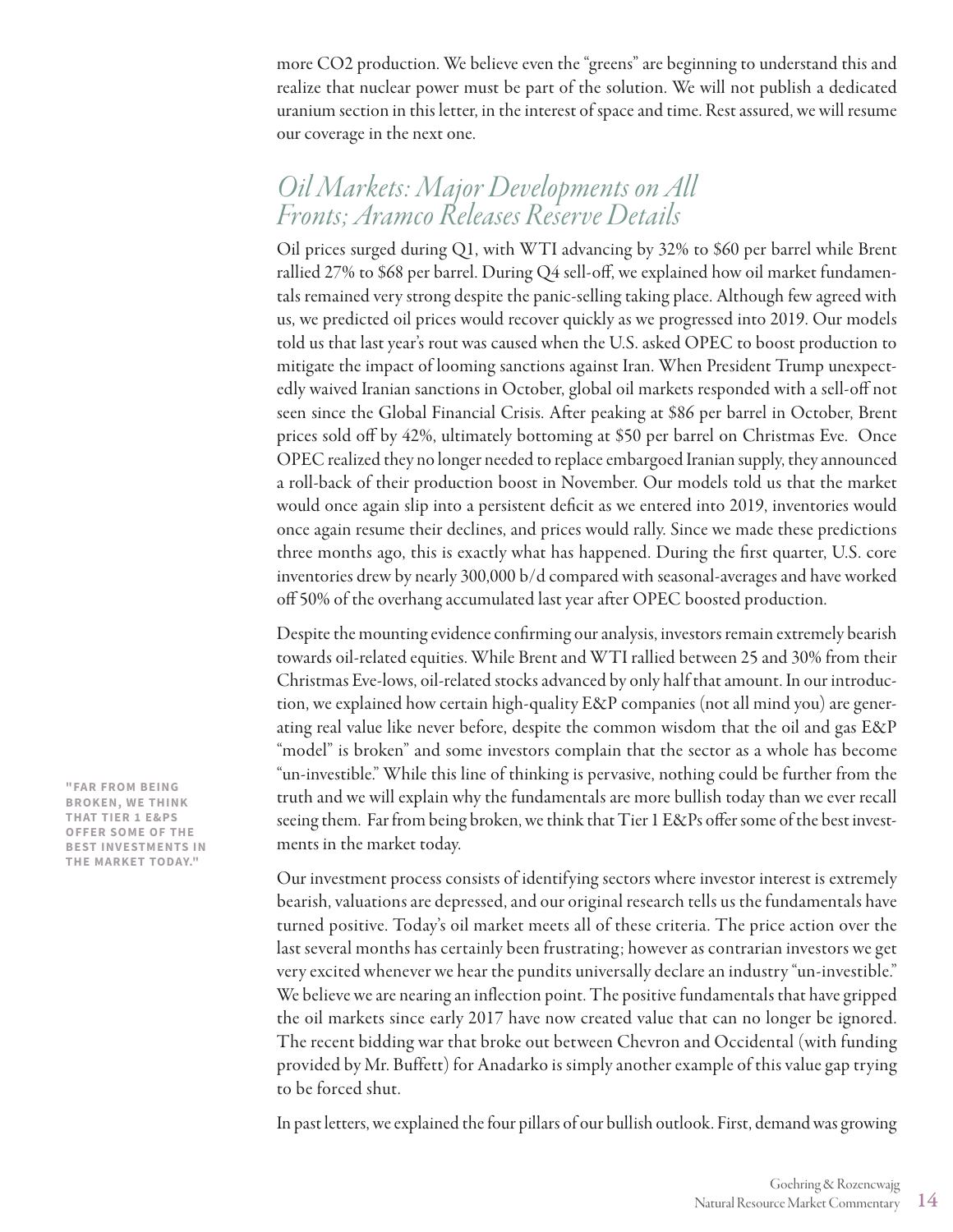much faster than most people believed. Second, conventional non-OPEC production (those outside of the U.S. shale plays) risked slowing materially due to a dearth of new discoveries over the past 10 years. While the U.S. shales would continue to grow, we argued that early signs of exhaustion in both the Bakken and Eagle Ford would leave the shales unable to meet surging global demand on their own. Lastly, inventories would resume their sharp declines in 2019 putting upward pressure on oil prices, absent a rebound in OPEC production. There have been material developments in all four of these pillars over the last ninety days, each with extremely bullish consequences.

First, demand remains extremely strong. The IEA released its 2018 Global Energy & CO2 Status Report on March 26, 2019, stating that global primary energy demand surged last year. Despite the barrage of bearish headlines, total energy demand grew by 2.3% in 2018 – twice the average rate of the previous decade. Every country goes through a period of strong energy demand growth (the S-Curve). The number of people simultaneously going through this period has jumped from an average of 700 million between 1970 and 2010 to over four billion today. The importance of this shift cannot be overstated, and will persist for many years to come.

Furthermore, we believe global primary energy demand will be revised even higher, driven by adjustments to global crude demand. Global oil demand makes up approximately 35% of total primary energy demand. The IEA estimates that global oil demand grew by 1.3 mm b/d or approximately 1.3% last year. According to their latest report, demand softened during Q4 as global economic activity deteriorated. Even though this view was largely echoed in the press, the data suggests otherwise. The IEA estimates Q4 demand averaged 99.6 mm b/d while global supply averaged 101.9 mm b/d implying inventories should have grown by a very large 2.3 mm b/d (consistent with a global economic slow-down). Instead, inventories actually declined during Q4 by 100,000 b/d. Even factoring in "floating storage" (which in our experience usually ends up being revised away as understated demand), missing barrels still reached a record 1.8 m b/d, based on the IEA's figures during Q4. Longtime readers know we believe these "missing barrels" are actually understated emerging market S-Curve-related demand. For 2018 as a whole, the "missing barrels" averaged 900,000 b/d. If our models are correct and these missing barrels are actually understated demand, then 2018 global oil consumption actually grew by 2.2% to reach 101.1 mm b/d, implying global primary energy grew by 3.0% or nearly two-and-a-half times the average of the past decade. Far from reaching "peak demand," the world is now entering into a period of sustained accelerating consumption – a period we are calling the "golden age of demand."

Complicating matters, the dearth of conventional oil discoveries over the last two decades has now started to seriously impact supply. In our past letters, we explained how slowing conventional non-OPEC supply would surprise market watchers as soon as this year. As we first reported back in Q4 of 2017, large conventional oil discoveries have become more and more elusive. Conventional discoveries have lagged production by 170 bn bbl over the past six years, leaving the non-OPEC world susceptible to a more pronounced production shortfall. While "Hubbert's Peak" is widely viewed as debunked, due to the U.S. shale plays, conventional oil production in the rest of non-OPEC has actually been declining for the past decade. In the spring of 2018, we stated that conventional non-OPEC crude production had declined by 175,000 b/d on average each year between 2010 and 2018 and that these declines were set to accelerate. We explained how both the size and number of new conven-

**"FAR FROM REACHING "PEAK DEMAND," THE WORLD IS NOW ENTERING INTO A PERIOD OF SUSTAINED ACCELERATING CONSUMPTION – A PERIOD WE ARE CALLING THE 'GOLDEN AGE OF DEMAND.'"**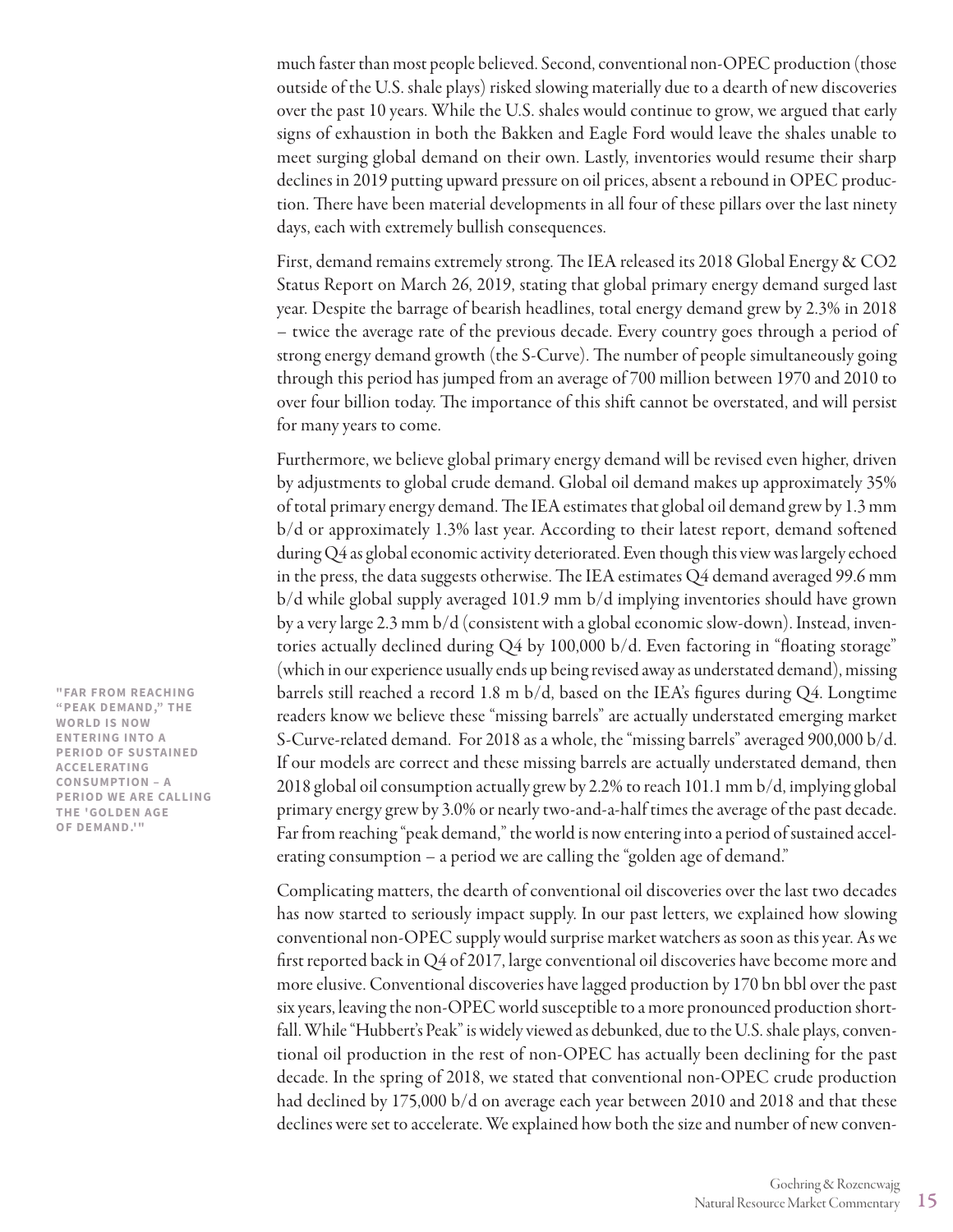tional projects would slow in 2019, making it difficult for conventional non-OPEC production to offset its base decline rate.

The world is still extremely dependent on conventional non-OPEC production, so any sharp decline would have a huge impact on global balances. Over the last six months, we believe we have seen the beginning of such a decline. According to the IEA, non-OPEC production outside of the U.S. and Russia peaked in June 2018 at 32.8 mm b/d and has since declined by 800,000 b/d. (Russia did boost production in 2018, but has since announced that they will curtail supply and so is not a likely source of growth in the near-term.) This decline rate is five times more severe than the average over the last eight years, and comes at precisely the same time as surging demand. Despite the importance of slowing conventional non-OPEC supply, we have not seen many reports referencing it. One of the only executives we have heard sound the alarm is Schlumberger's CEO, Paul Kibsgaard, who confirmed in his most recent quarterly conference call that non-OPEC production outside of the U.S. was slowing dramatically. Conventional non-OPEC production represents 35% of global oil supply and it is now facing substantial challenges after decades of lackluster exploration success. We have warned about this for many years and it is now coming through in the data.

 Major depletion issues are now emerging in the OPEC world as well, particularly in Saudi Arabia. During the first quarter, Saudi Aramco came to market with its debut public bond offering, issuing \$12 bn of bonds at a blended interest-rate lower than that of the Saudi Arabian sovereign. While headlines focused on the fact that the deal was more than ten times over-subscribed, we were far more interested in the bond prospectus reserve disclosures. Since 1979, Aramco's reserve reports have been a closely held state secret. Throughout the 1980s, we believe Saudi Arabia reclassified its probable reserves into proved reserves and since then they have held this reported level flat at 260 bn bbl of crude oil despite having produced over 110 bn bbl during that period. We have long argued that Saudi Arabia's reserves were nowhere near the 260 bn bbl they reported. For those who would like to learn more, please read our Q3 and Q4 2018 letters.

In January 2019, Aramco summarized the results of an updated reserve report audited by the highly reputable Houston firm, DeGolyer & MacNaughton. In the summary, Aramco confirmed that Saudi crude oil reserves totaled 263 bn bbl. While this headline appeared on the surface to validate Saudi Arabia's claims, we explained in our last letter that we could not properly assess the reserve reconciliation between starting reserves, production, extensions, and ending reserves without seeing the full report.

After reading Aramco's bond prospectus in depth, we can - for the first time in forty years - begin to answer some of our biggest questions about the Kingdom's oil fields.

Most important, the prospectus confirmed our long-held view that Ghawar, Saudi Arabia's largest field, peaked and has been declining steadily for the past decade. Ghawar was discovered in the late 1940s and formed the foundation of the Saudi oil industry for decades. In 2005 (the last reliable data we have), Ghawar produced 5.0 mm b/d and had cumulatively produced ~55 bn bbl of crude. We fit a "Hubbert Linearization" and estimated that approximately 50% of the field's total recoverable reserves had already been produced by 2005. According to Hubbert's theories, a field peaks once it has produced half of its reserves and so we predicted Ghawar production was about to roll-over. Our initial estimates (made over a decade ago), predicted that production would fall from 5.0 m b/d in 2005 to approxi-

**"ACCORDING TO THE IEA, NON-OPEC PRODUCTION OUTSIDE OF THE U.S. AND RUSSIA PEAKED IN JUNE 2018 AT 32.8 MM B/D AND HAS SINCE DECLINED BY 800,000 B/D."**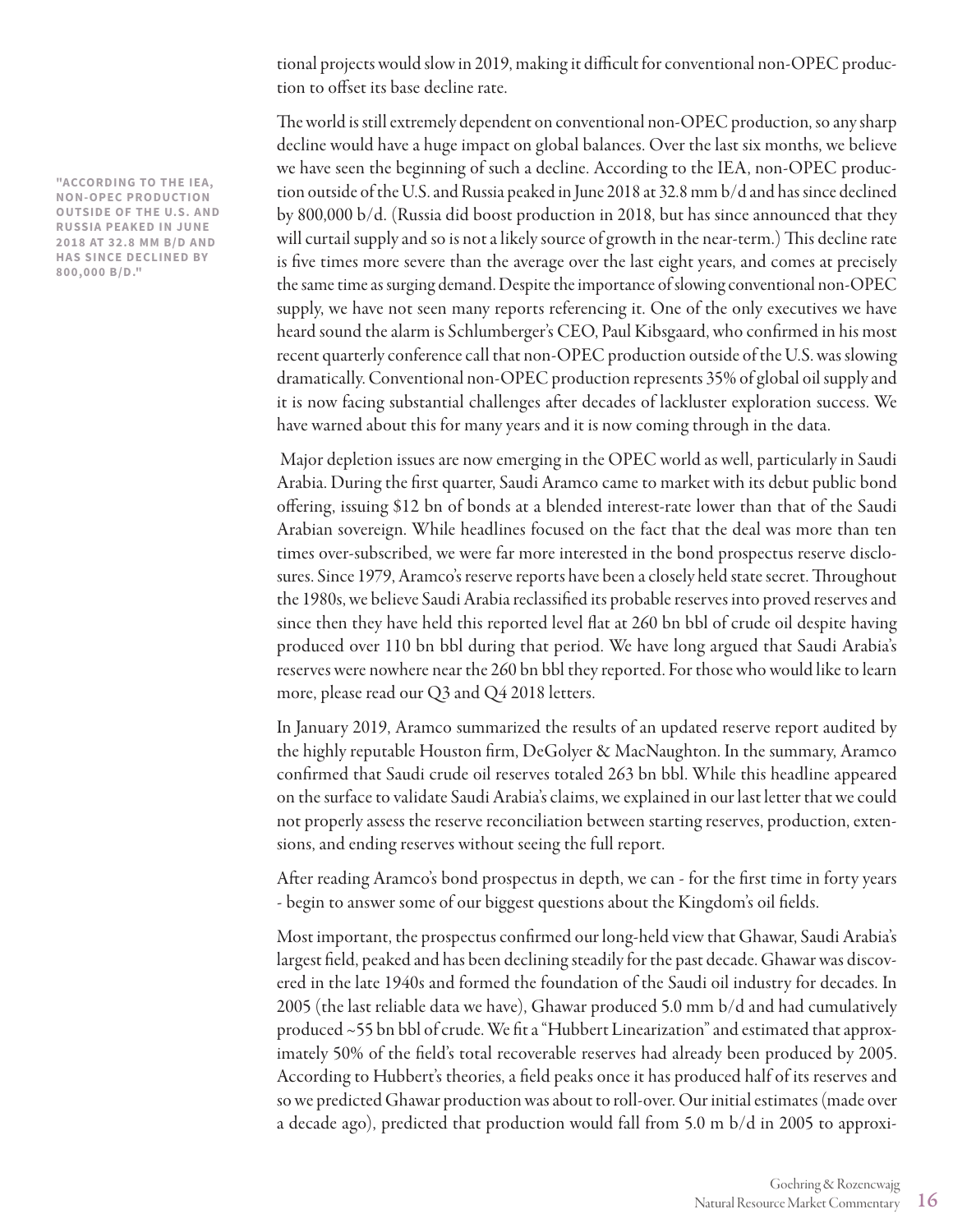mately 3.0 m b/d by 2018. While the Aramco bond prospectus does not list historical production by field, it does disclose both the so-called "Maximum Sustained Capacity" and the remaining reserves for the major fields. Ghawar's maximum sustained capacity is 3.8 mm b/d. Last year, Aramco produced at 85% of its sustained capacity suggesting that Ghawar pumped approximately 3.3 mm b/d, down nearly 35% from its peak of 5.0 m b/d in 2005. This is remarkably close to our original prediction made back then.

We are more convinced than ever that Ghawar will not be able to increase production from here, making its 3.8 m b/d "maximum sustained capacity" figure highly suspect. Ghawar's remaining liquids reserves (including condensate and NGLs) are 48 bn bbl. Given that crude oil represents 85% of Aramco's total liquids reserves, crude-only reserves are likely 40 bn bbl. These reported Aramco reserves need to be adjusted slightly higher however, because they only cover the so-called "concession period" through 2077. Luckily the Aramco prospectus provides the data necessary to make the adjustment. Total "Kingdom" oil reserves (i.e., geological reserves) are 30% higher than Aramco's "Company" reserves (i.e., through the end of the concession period in 2077), suggesting that Ghawar's total remaining oil reserves are approximately 54 bn bbl. As we mentioned earlier, cumulative oil produced totaled 55 bn bbl in 2005 and we estimate that an incremental 25 bn bbl have been produced from the field over the last 14 years. Together, Ghawar's total recoverable reserves total 134 bn bbl of crude, of which 60% has already been produced. As we discussed, Hubbert claimed a field peaks once half its reserves have been produced. We now know this occurred at Ghawar between 2007 and 2010. Production appears to have peaked around that time as well.

Aramco's bond prospectus also confirmed that Saudi Arabia's reserves are concentrated in a very small number of (mostly aging) mega-fields. Five fields (Ghawar, Shaybah, Khurais, Safaniyah, and Zuluf) make up 65% of total liquids reserves. Moreover, three of these fields (Ghawar, Safaniyah, and Zuluf) have been producing for more than 72, 62, and 45 years, respectively . This makes Aramco's reserve base extremely concentrated and vulnerable to technical issues in any of these five fields.

The report also raises as many questions as it answers. For example, under the heading "Responsible and Sustainable Stewardship of Unique Fields," Aramco claims that only 10% of their reserves are more than 60% depleted. As we just discussed, Ghawar is approximately 60% depleted and that field alone accounts for over 22% of Aramco's reserves.

The most glaring anomaly in the Aramco prospectus revolves around the DeGolyer & MacNaughton audit itself. Back in January, Aramco announced that the Kingdom's crude oil reserves were in excess of 260 bn bbl and that this figure had been independently verified by DeGolyer & MacNaughton. In the bond prospectus, the Kingdom's proved crude reserves were in line with this figure at 257 bn bbl for the year ending 2017 as well. However, the DeGolyer & MacNaughton Certification Letter (presented in Appendix C), reveals that their independent evaluation only covered 162 bn bbl of Aramco's crude reserves. Two factors explain the difference between the 162 bn bbl of independently-evaluated reserves and the widely published 260 bn bbl figure.

The first factor is DeGolyer & MacNaughton's acknowledgment that 20% of Aramco's reserves are from fields too small and remote to be evaluated in less than several years. The second factor revolves around the "concession period" discussed briefly above. Aramco's concessions extend through 2077 and as a result DeGolyer & MacNaughton neither included

**"GHAWAR WILL NOT BE ABLE TO INCREASE PRODUCTION FROM HERE, MAKING ITS 3.8 M B/D 'MAXIMUM SUSTAINED CAPACITY' FIGURE HIGHLY SUSPECT."**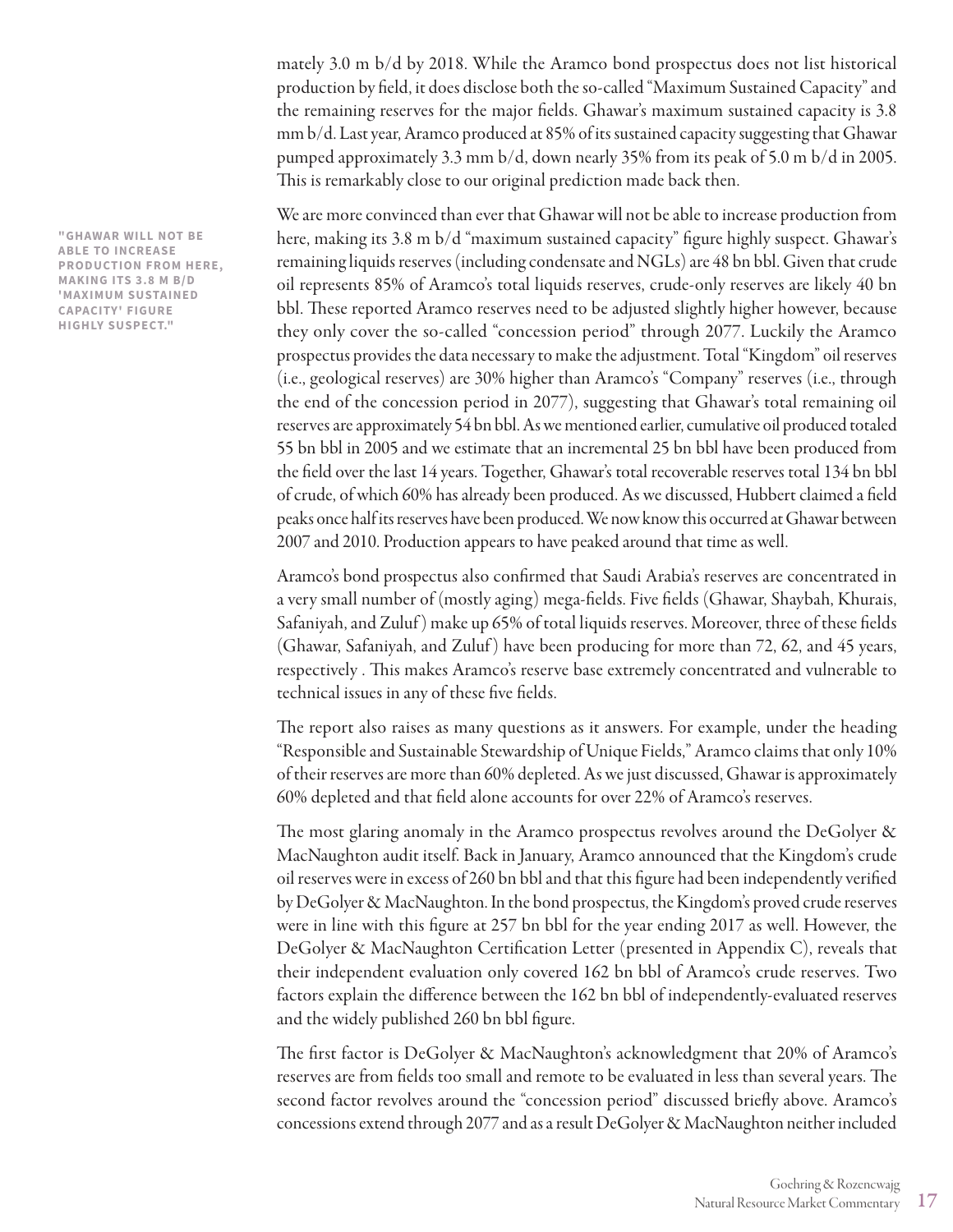nor independently verified any reserves expected to be produced after the concession expires. According to Aramco, at the end of 2017 the company's crude reserves (i.e., within the concession period) totaled 202 bn bbl while the Kingdom's crude reserves (i.e., total reserves) total 258 bn bbl. Therefore, while the headlines all strongly suggested DeGolyer & MacNaughton independently verified 260 bn bbl of Saudi Arabian oil reserves, in truth they only verified 162 bn (or 60%) of that amount. An additional 55 bn bbl of reserves are expected (but never verified) to be produced after the concession ends in 2077, while the remaining 45 bn bbl of reserves are contained in fields too small to be independently verified according to disclosures in the Aramco bond prospectus.



### CHART 7 Saudi Arabia Crude Oil Reserves

Even if we included all of the reserves post-2077, total "Kingdom" reserves only add up to 215 bn bbl, not 260 bn bbl. Why is this difference so important? Saudi Arabia has cumulatively produced 150 bn bbl of crude to date. If we assume the Kingdom has 260 bn bbl of remaining crude reserves, then total reserves would equal 410 bn bbl, of which 36% have already been produced. Therefore, if Saudi Arabia continues to produces at  $\sim$ 10 m b/d they will reach 50% depletion (and peak production) by 2034.

However, if we exclude the reserves contained in fields so small and remote they cannot even be counted (let alone developed and produced), then Saudi Arabia's ultimate recoverable reserves are only 365 bn bbl instead of 410 bn bbl. As a result, reserves are 41% produced instead of 36%. Using the same production forecast (10 mm b/d), Saudi Arabia will have produced half of their reserves and experience declining production in less than nine years. (If we remove all of the unverified post-concession reserves, then Saudi Arabia will have produced half of its reserves and see production peak in two years.)

It is important to remember that, according to Hubbert, production follows a bell-shaped curve. As a field approaches the halfway mark, production begins to flatten long before entering its period of outright decline. Given that Saudi Arabia is likely less than a decade away from having produced half of its reserves, we would not expect to see production increase dramatically from here. While we may see periodic production boosts from Saudi Arabia, any such episode will be immediately followed by a sharp curtailment to rest the aging fields as occurred in both 2016 and 2018. We have long argued that Saudi Arabia was exhausting their massive reserve base. With release of the Aramco bond prospectus, we now have several data points that confirm our view.

**"HEADLINES ALL STRONGLY SUGGESTED DEGOLYER & MACNAUGHTON INDEPENDENTLY VERIFIED 260 BN BBL OF SAUDI ARABIAN OIL RESERVES, IN TRUTH THEY ONLY VERIFIED 162 BN (OR 60%) OF THAT AMOUNT. "**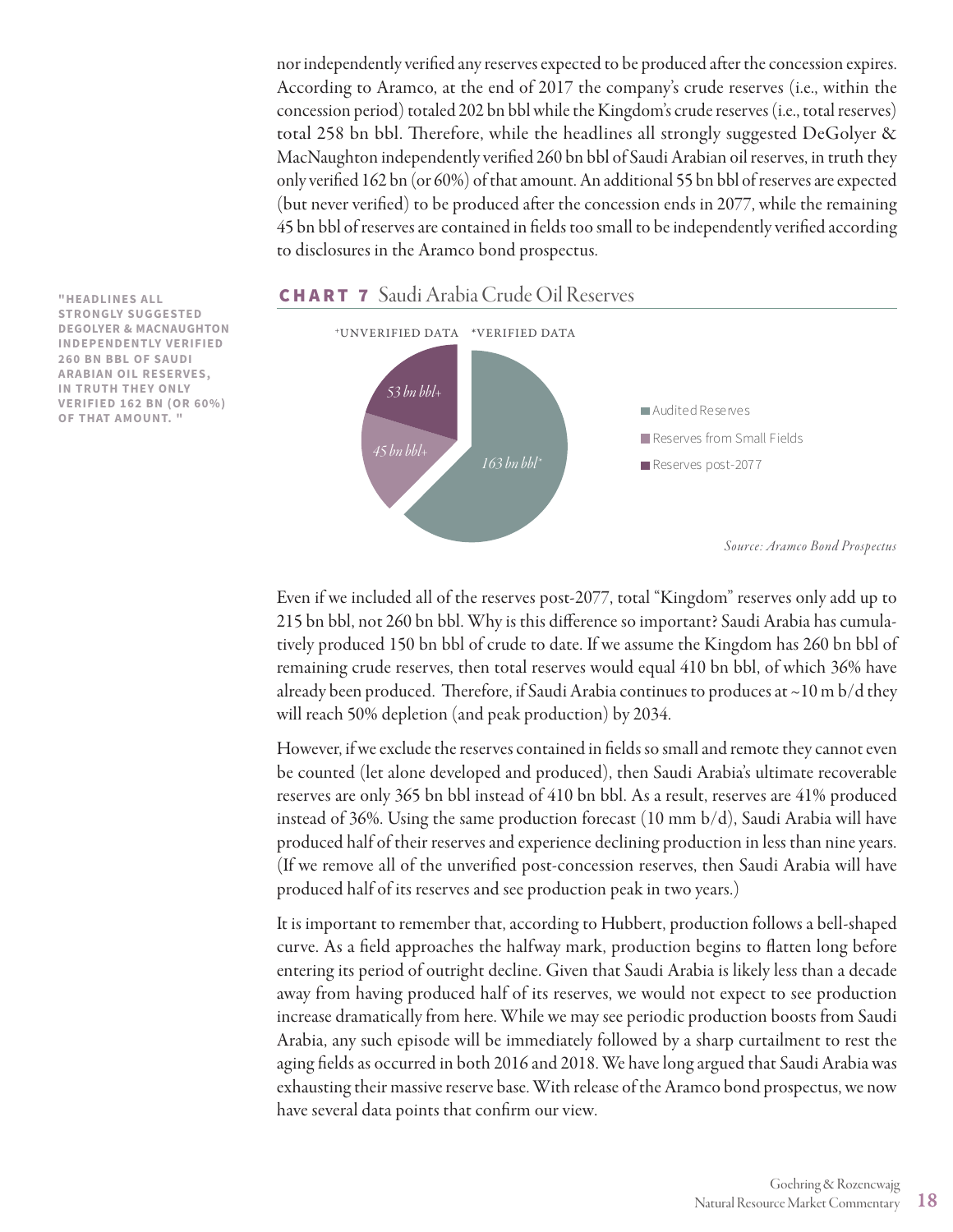At the same time as serious supply issues have emerged in both Saudi Arabia and conventional non-OPEC production, the U.S. shales have also started to slow , something we have warned about over the last two years. Over the course of 2018, U.S. shale production grew by nearly 1.7 mm bbl/d or 140,000 b/d per month. For the first three months of 2019, U.S. shale production growth slowed to 42,000 b/d or less than 15,000 b/d per month. This 90% slowdown was widespread: the Permian saw monthly production growth slow 75% while the Bakken and Eagle Ford both saw production roll-over entirely. Furthermore, according to our models, this material shift occurred during a period of time where both rig counts and well completions were actually increasing. How can we explain the slowdown? Production from new wells disappointed and the wells became slightly gassier in the first three months of 2019 compared with 2018. As a result, new oil production per completed well fell by 15% in the Permian, 8% in the Eagle Ford, and 40% in the Bakken, according to data from the EIA's Drilling Productivity Report. Given the high decline rates associated with shale wells, any change in new drilling productivity has a large impact on total production, as we have observed so far in 2019.

In our Q2 2018 letter, we explained why we felt U.S. shale productivity would slow dramatically. Industry veterans such as Mark Papa of Centennial Development Corporation mentioned on various conference calls how the Eagle Ford and Bakken were running out of so-called Tier 1 wells. As operators moved into Tier 2 locations, productivity was expected to slow by upwards of 50%. We believed this trend was being obscured by two offsetting factors enhancing productivity: drilling of longer laterals and using of more proppant in the completion. We argued that as both of these techniques reached their limits, the underlying migration from Tier 1 to Tier 2 wells would come to the fore and productivity would slow.

Our models relied on a series of assumptions, including the impact of drilling longer and larger wells on productivity, as well as the difference between Tier 1 and Tier 2 wells. Furthermore, we relied on field-level completion data aggregated by various sell-side firms. Since we first wrote up our findings, we have embarked on a fascinating research project that we would like to share with you here. The importance of U.S. shale productivity cannot be overstated, so we made the decision to purchase a database of production and completion information covering over 150,000 shale wells. Instead of relying on industry observations and sell-side aggregated data, we could now drill down to the underlying well data itself. What we found confirmed some of our conclusions and challenged others and left us more convinced than ever that U.S. shale productivity will slow going forward.

A well's productivity depends on many features including shale thickness, organic content, pressure gradient, and completion techniques. These features can be grouped into two categories: where in the basin it is drilled (which covers the geological aspects) and how it is drilled (which covers the completion techniques, etc). For our purposes, we sought to build a model that predicted productivity, as measured by six-month cumulative oil production, using location data, lateral length and frac size. If we could successfully build such a model, we could answer countless questions regarding both historical and future productivity trends.

As you might expect, the relationship between these factors is incredibly complex. For example, basins exhibit irregularly shaped "sweet spots" based on changes to the sub-surface geology. Furthermore, different completion techniques have different impacts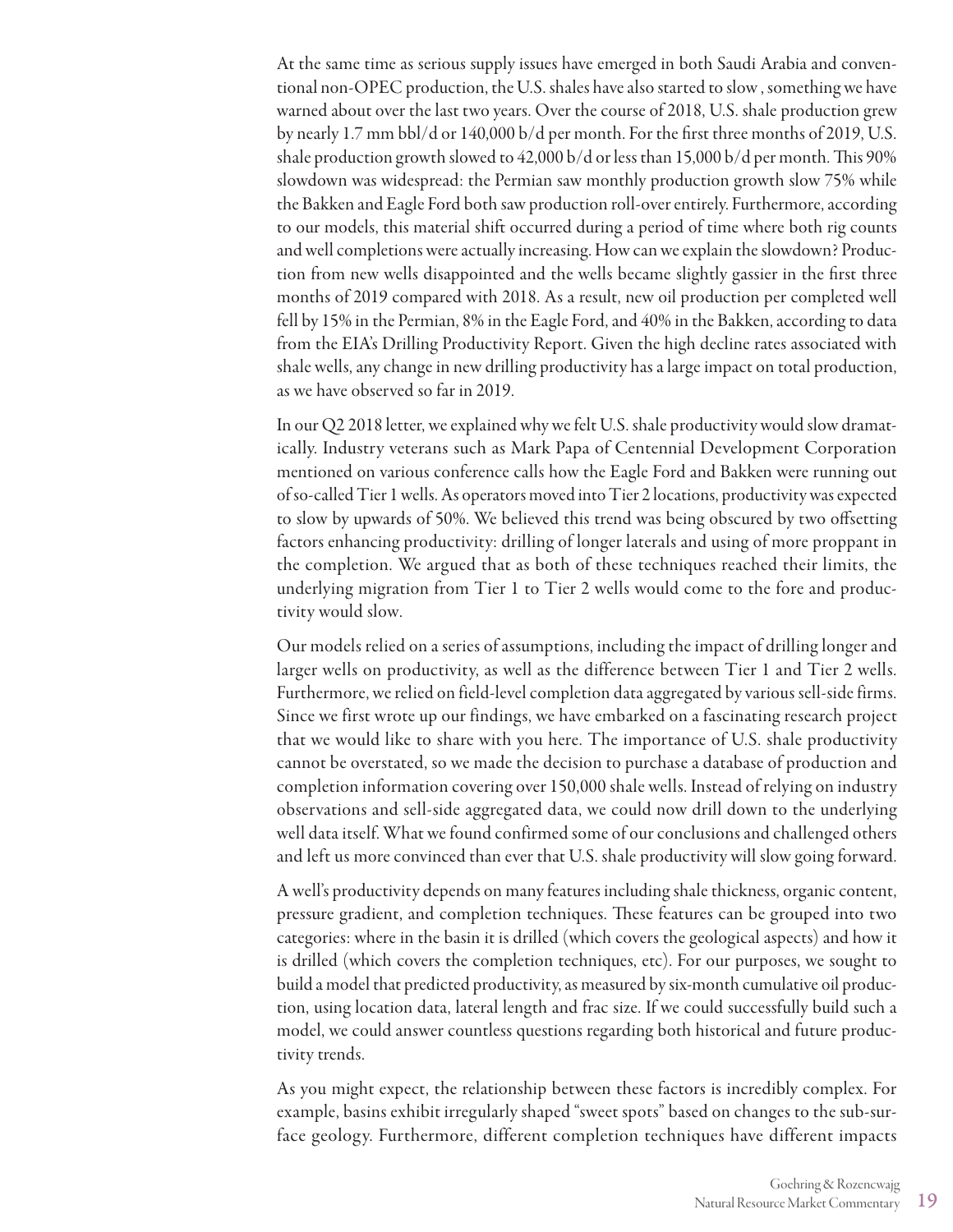depending on other variables such as lateral length and location. It was clear to us that traditional statistical techniques would not be suitable. Instead, we decided to build what is known as a "deep neural network." While neural networks are excellent at modeling severe non-linearity in the underlying data, they require a large amount of data to be properly "trained," something we did not have before acquiring our dataset from Shale-Profile. For those curious about the technical details, please reach out to us. We should point out that a few years ago we would not have been able to conduct a similar analysis. Google (among others) has placed its artificial intelligence software into the public domain which, along with the ability to rent high-performance computing power in the cloud, has enabled our research to go forward. As far as we can tell, we have not seen another investment firm do anything similar as it relates to shale productivity. This is all original research. We believe the investment uses are tremendous.

Our model was able to achieve an r-squared of 0.8, suggesting that we are now able to "explain" 80% of the variance in the underlying well results using our model. Our first conclusion was that, given a constant lateral length and completion size, there was a large difference in the underlying well quality in the Bakken, Eagle Ford, and Permian. If you split the results into two groups by quality, the average Tier 1 well was exactly 100% better than the average Tier 2 well in the Bakken, 130% better in the Eagle Ford, and 90% better in the Permian. These results was exactly in line with Mark Papa's initial observation and a sign we were on the right track. Furthermore, the Tier 1 wells were broadly clustered in several counties that aligned well with what we believed were the basin "fairways." We also confirmed that over the last five years, the productivity of the average Bakken, Eagle Ford, and Permian well advanced by 85%, 45% and 100% respectively – very much in line with the aggregated data released by the EIA. Lastly, we confirmed that over the last five years, proppant per lateral foot has grown by between 70 and 80% in the three basins, again in line with what we first reported last year.

However, other observations challenged some of our original assumptions. For example, we had based our original analysis on the assumption that a doubling of proppant loading per lateral foot would result in a 50% increase in well productivity. Armed with our new model, we were able to test that assumption and determined it was slightly too high. We now believe that a doubling of proppant loading only results in a 25% productivity improvement. Also, we had been assuming that doubling a well's lateral length would double its productivity (constant productivity per lateral foot). However, according to our model, drilling productivity per lateral foot declines somewhat as the well gets longer. This makes some intuitive sense as it becomes more and more difficult to stay "in zone" as you drill substantially longer wells.

What surprised us the most revolved around the proportion of Tier 1 and Tier 2 wells being drilled. Our original analyses assumed we had gone from drilling all Tier 1 wells five years ago to drilling upwards of 30% Tier 2 wells today. Instead, we appear to actually be increasing the proportion of Tier 1 wells drilled today. Based on our new model, we now believe operators have gone from drilling 45% Tier 1 wells in the Eagle Ford five years ago to 56% Tier 1 today. In the Bakken, operators have gone from 43% to 67% Tier 1 wells over the last five years. In the Permian the proportion of Tier 1 wells being drilled has gone from 37% to 60%. We originally believed that well quality erosion was being masked by improved well completion techniques. We now believe that well productivity trends have been the result of extreme high-grading across the three basins. The impact of completion techniques is actually less than we originally predicted.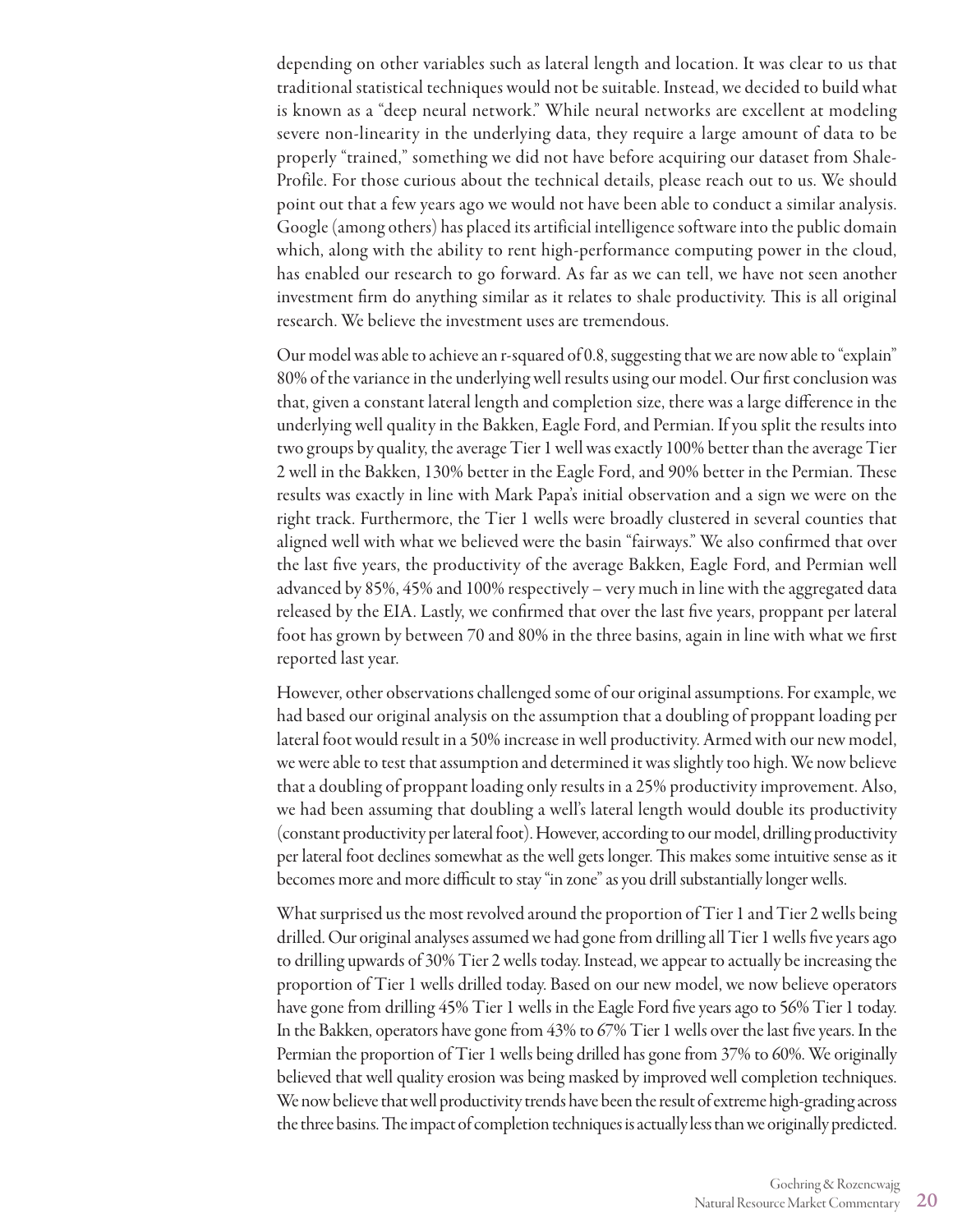**"67% OF WELLS DRILLED IN THE BAKKEN WERE TIER 1, BUT THE REMAINING WELL INVENTORY IS ONLY 48% TIER 1."**

These findings are incredibly important because it will simply not be possible to drill the same proportion of Tier 1 wells going forward given the remaining inventory. Last year, 67% of wells drilled in the Bakken were Tier 1, but the remaining well inventory is only 48% Tier 1. In the Eagle Ford, 56% of last year's wells drilled were in Tier 1 locations, but going forward only 45% will be. Even the Permian is developing an issue. Last year in the Permian 62% of the wells drilled were Tier 1 but going forward that will drop to 50%. The net impact on basin productivity as operators are forced to drill their remaining inventory is expected to be 10-15%. While this does not sound like much, given the large embedded base decline rate, a 10% shift in new drilling productivity means the difference between growth and possible decline.

It is impossible to tell exactly how much longer operators will continue high-grading their remaining drilling inventory. While we expect that the more high-grading that takes place today the sharper the slowdown later, we cannot say with certainty when that will happen. However, looking at the Eagle Ford might provide some clues. Of the three basins, the Eagle Ford is the most developed. Between 2015 and 2017, as operators lay down rigs across all three basins, Eagle Ford production fell by 25% while the Bakken only fell by 10% and the Permian actually grew. Last year, Eagle Ford production grew by half the rate of the Bakken and one-quarter the rate of the Permian. We were fascinated to note that the Eagle Ford has also developed more of its Tier 1 drilling inventory than either the Bakken or Permian. Of all their Tier 1 locations, 45% have already been drilled in the Eagle Ford compared with only 20% in the Bakken and Permian. At current rates, we estimate 50% of the Bakken's Tier 1 inventory will be drilled within three years, at which point we would expect the basin will disappoint as seriously as the Eagle Ford does today.

We have also used our model to explore differences between various companies. As we had hoped, two thirds of our E&P investments are in the top quartile of historical drilling productivity. More importantly, they are even higher on the list when considering remaining drilling locations. Asset quality along with valuation are the key features of our investment process and we are now busy updating all of our company models with our productivity results.

Lastly, over the last eighteen months, there has been an extreme anomaly in the E&P investing universe that is very important for investors to understand. Last year, money continued to flow out of natural resource public equity funds at a very fast rate. At the same time however, energy private equity has seen much more favorable investor interest. We find this curious as the fundamental forces driving energy public equity ought to be the same as those driving energy private equity. The only reasons we can think of to explain why an investor would favor one over the other would be if the asset quality were better or the valuation were lower. With the help of our model, we can show that public energy companies are making much better wells than their private counterparts. Over the last three years, public companies' wells are on average 40% more productive than their private counterparts. Moreover, when looking at remaining drilling inventory, public companies maintain their advantage. This makes sense given the fact that the public companies tend to be larger and enjoy access to the best drilling and completion crews, are often better capitalized, and tend to be older thereby enjoying first-mover advantage. Furthermore, the public companies today are substantially cheaper than their private counterparts.

After the severe sell-off during Q4, many of the public E&Ps have not recovered nearly as much as the oil price, leaving them at near-record low valuations. The private companies,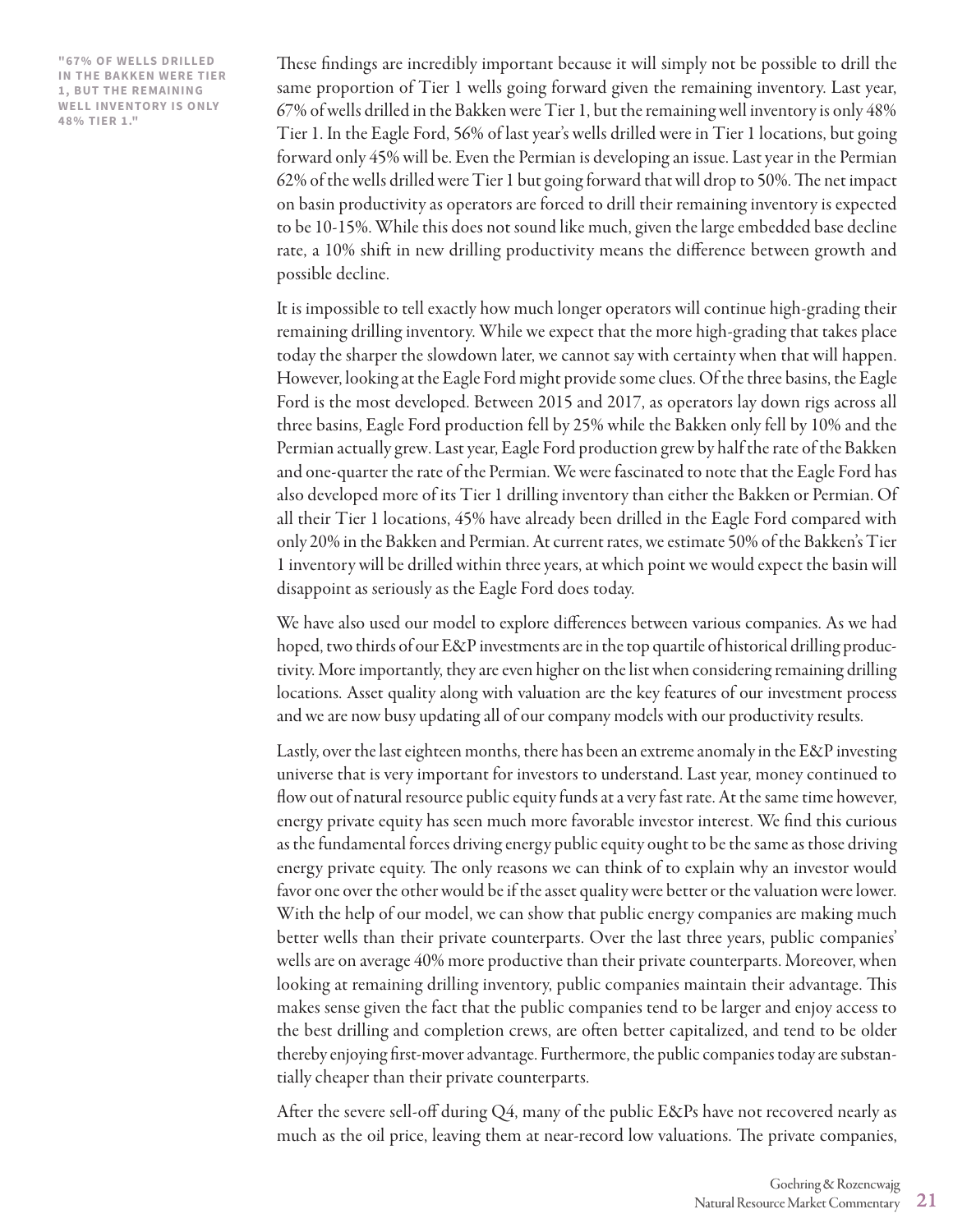meanwhile, were spared the volatility of the public market panic. We calculate that private equity energy assets are valued approximately 25% higher than public market assets. Given the lack of marketability, you would expect private assets to trade at a discount. We never recall seeing today's dynamic in the past. Unfortunately, energy private equity today is hard-pressed to take advantage of this discrepancy because they have already deployed the bulk of the capital they raised over the past several years. If anything, energy private equity is relying on the public companies to exit from their investments – something we believe will be difficult given the valuation dislocation. We do not think there is anything inherently "bad" about energy private equity per se, but think it is far too expensive today relative to public equities. As we wrote in the introduction, the best of the E&P companies today are compounding capital at a very healthy rate as they develop their best-in-class asset base. The fact that they are hated in the market creates an opportunity for value-minded investors.

# *Precious Metals: The Impact of Central Banks*

As our readers know, we believe a huge bull market in precious metals sits directly in front of us. For proof, we look no further than the April 22, 2019 *Bloomberg Businessweek* cover, the significance of which we discussed in our Introduction. *Businessweek's* August 1979 cover story, "The "Death of Equities," told how inflation would remain an intractable problem and hard assets would continue to outperform financial assets. While that *Businessweek*  cover story is best remembered as a great contrarian signal to buy financial assets, it was also a great contrarian signal to sell those assets that benefitted from rising inflation. Only five months after that publication, gold and silver (having enjoyed huge bull markets for the previous nine years), both spiked in a spectacular parabolic blow-off and then crashed. Both metals entered into huge bear markets that ended some 22 years later.

On the flip side, a huge buy signal for precious metals occurred when the *Financial Times* ran its famous cover story "The Death of Gold" back in December 13, 1997. The subtitle read: "Gold has fallen from grace and is now a mere metal and a bad investment." Although the cover story did not coincide with the exact bottom of the gold bear market (that occurred three years later), buying gold on the publication date, at \$285 per ounce, turned out to be an excellent entry point.

We believe the rally in gold that started back in the early 2000s, which took gold from \$260 to \$1,900 per ounce, was only the first of a multi-stage bull market. Although gold is thought of as an inflation hedge, the last bull move in gold from 2000 to 2011 occurred during a largely deflationary period. If the April 22, 2019 *Bloomberg Businessweek* cover story "Is Inflation Dead" is the contrarian signal that inflation is indeed about to return with a vengeance, then gold investors have another compelling reason to begin accumulating precious metal investments.

As opposed to the precious metal bull market of the 1970s, last decade's bull market took place with little in the way of speculator activity. While there was some hedge fund buying (through physical metal ETFs) between 2008 and 2011, most of the buying came from Indian and Chinese buyers, both of whom bought in an extremely orderly way. The 1970s precious metal bull market, in contrast, was driven by Western speculators (the most famous being the Hunt brothers) and was characterized by multiple periods of frenzied activity.

Why was the 1970s bull market characterized by huge speculative activity while the 2000s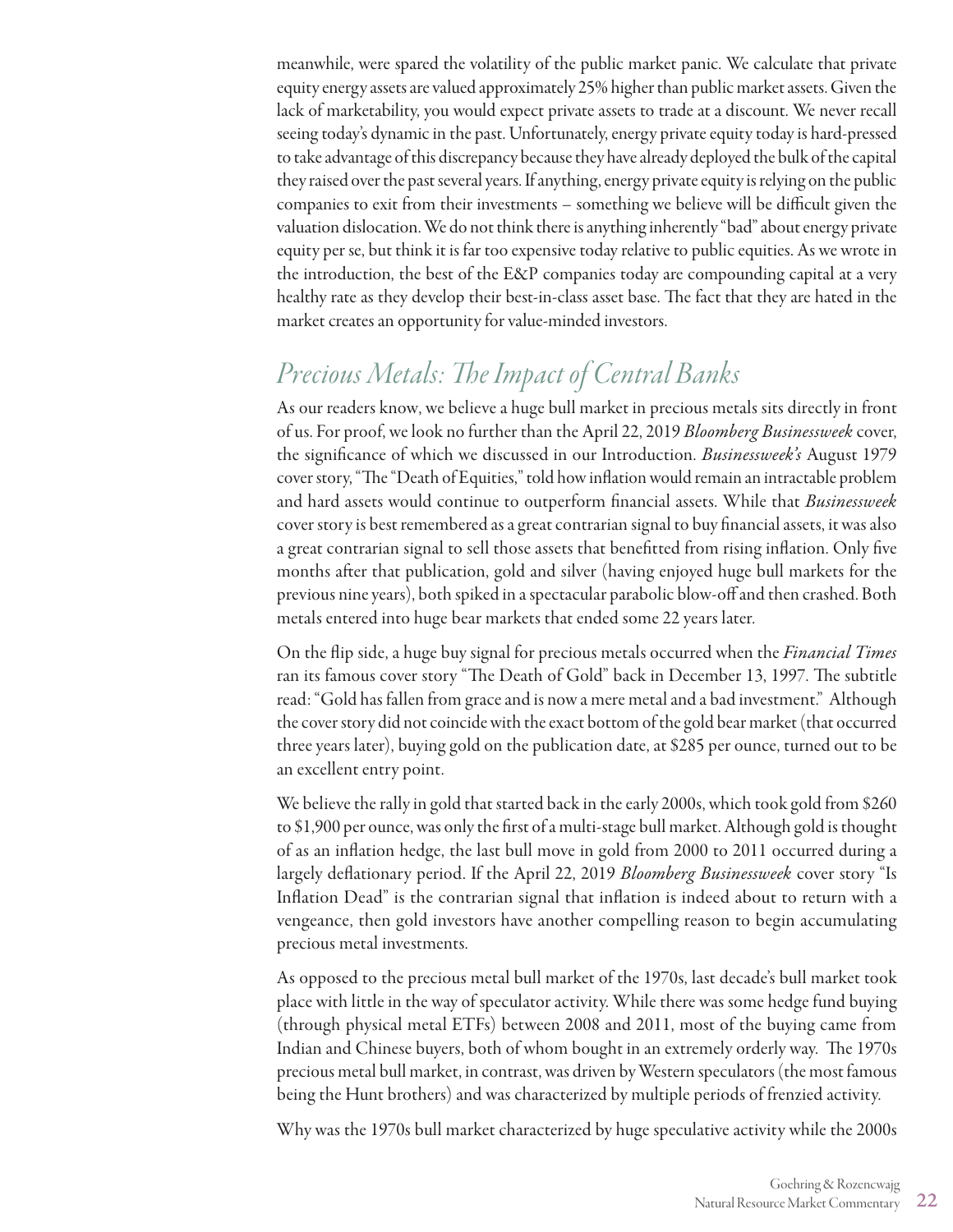saw relative speculator disinterest? We think the answer is simple: inflation. In the 1970s, inflation was a prime motivating factor. Ever-rising inflation created a huge urgency for investors to increase their precious metals holdings, The 2000s precious metal bull market, on the other hand, took place during a period of relatively benign inflation. We believe this lack of inflation explains why gold rose seven-fold last decade in such an orderly fashion. Given declining inflationary pressures, investors felt little rush to become involved with precious metals.

However, we believe that this is all about to change in the next several years. The famed newsletter writer Richard Russell would remind his readers that "there is no fever like gold fever." If we are right that the April 22, 2019 *Bloomberg Businessweek* cover story signals that inflation will once again emerge as a huge problem in the next several years, then the next leg of the precious metal bull market will be characterized by huge amounts of speculative activity, just like what happened back in the 1970s.

In previous letters, we have spent considerable time outlining various valuation scenarios for gold that produce price targets often greater than \$10,000 per ounce. While today these price targets seem outlandish, if inflation were to reemerge as a problem in the U.S. economy in the next several years, we believe these price targets will be easily achieved.

The last remaining bearish data point continues to be the relationship between gold and oil. We have studied the relationship between gold and oil going back 160 years and observed an interesting relationship between the two (please review our 3Q 2018 Letter for extensive historical discussions of the "Gold-Oil" ratio). Whenever the gold-oil ratio approaches 30x (i.e., one ounce of gold buy 30 barrels of oil), oil is undervalued and should be bought. Whenever the gold-oil ratio approaches 10x (i.e., one ounce of gold only buys 10 barrels of oil), gold is undervalued and should be bought.



As you can see from the chart above, the gold-oil ratio fell below 16x last October for the first time in four years and gold began a three-month period of huge outperformance versus oil. However, with gold having advanced almost 15% and crude falling almost 45% in Q4, the gold-oil ratio hit 30x, once again suggesting that oil should outperform gold -- exactly what occurred in Q1. Today the ratio sits a little below 20x, signifying that neither gold nor oil is dramatically undervalued nor overvalued relative to each other.

**"IF WE ARE RIGHT THAT THE** *BUSINESSWEEK* **COVER STORY SIGNALS THAT INFLATION WILL ONCE AGAIN EMERGE AS A HUGE PROBLEM IN THE NEXT SEVERAL YEARS, THEN THE NEXT LEG OF THE PRECIOUS METAL BULL MARKET WILL BE CHARACTERIZED BY HUGE AMOUNTS OF SPECULATIVE ACTIVITY, JUST LIKE WHAT HAPPENED BACK IN THE 1970S. "**

### CHART 8 Gold-Oil Ratio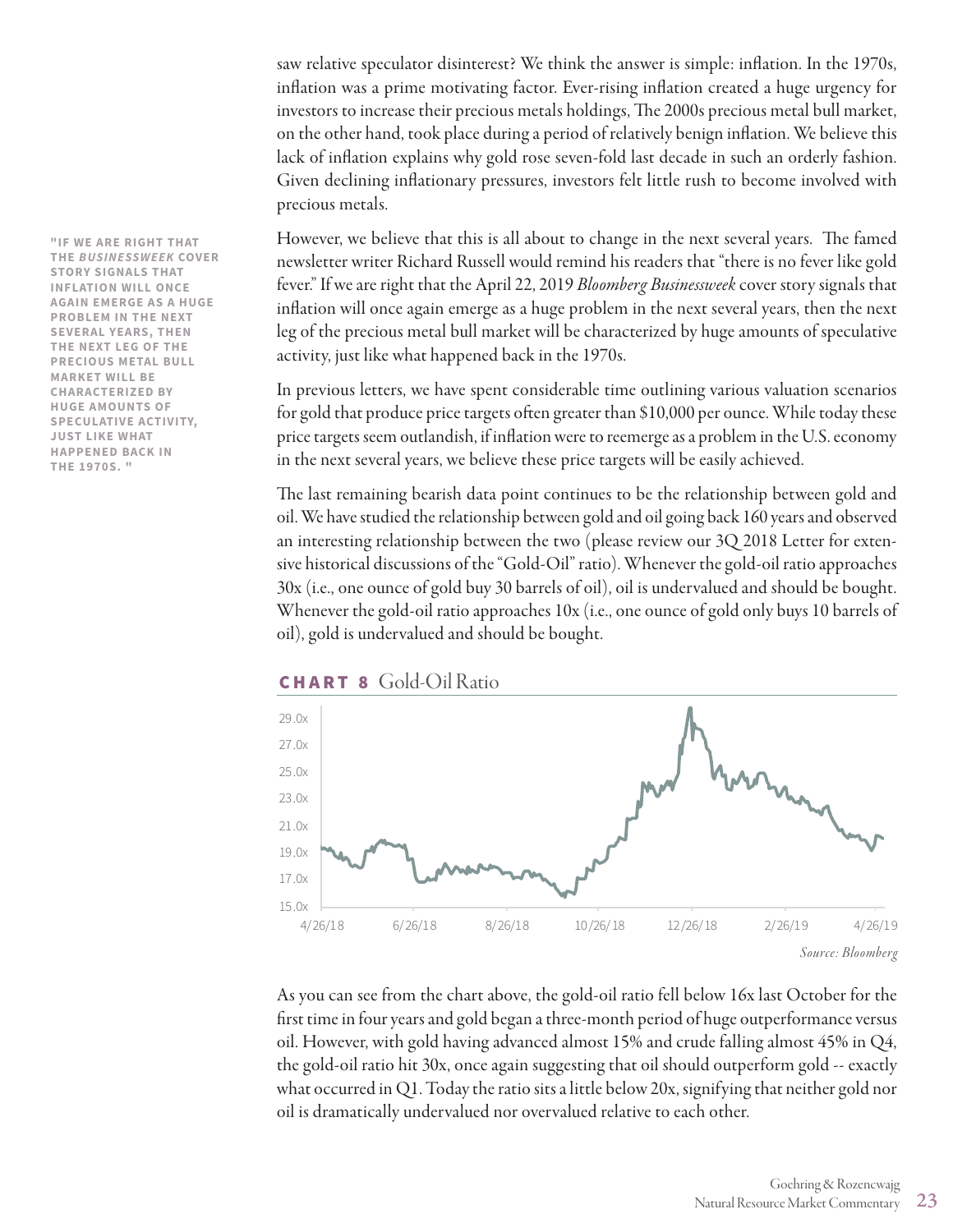In the past we said that we would like to wait for this ratio to approach 10x before significantly adding to our precious metal investments. Historically a ratio below 10x signaled an excellent time to make gold investments. However, we have been rethinking that stance. During the late 1990s and early 2000s, an ounce of gold bought 10 barrels of oil many times. However, this period was characterized by large-scale central bank selling which put huge downward pressure on the gold price.

Central banks turned into huge sellers of gold by the mid 1990s. From 1999 to 2008, central bank sales averaged almost 500 tonnes per year— a significant amount of gold considering global mine supply only averaged about 2,500 tonnes per year during that period. However, starting in 2009, central banks flipped in their behavior,and became large accumulators of gold. For example, between 2011 and 2017, central banks purchased over 500 tonnes of gold per year and in 2018 this accelerated to 650 tonnes.

Given that central banks have now turned from large sellers of gold into large buyers of gold, it may be impossible for the gold-oil ratio to fall once again to 10x -- the level that historically signaled gold undervaluation and a huge buying opportunity. Is a gold-oil ratio of 15x today equivalent to a ratio of 10x previously? The ratio hit 16x last October using WTI oil prices and 14x using Brent, before gold promptly rallied, lending some credence to this observation.

While there is no correct answer, given the huge gold bull market that sits in front of us and the incredibly strong contrarian signal provided by the *Bloomberg Businessweek* cover story regarding inflation, we are beginning to think we should raise our gold-oil "buy" signal up from 10x. Over the last four years, gold has been going through a massive corrective phase and we have largely sat on the sidelines as the gold price traded sideways. However, if the gold-oil ratio were to trade back to 15, we would be inclined to add to precious metals investments.

Overall interest in precious metals markets remains weak. Based on strong premiums to physical prices, gold demand from both China and India remains healthy. However, Western investment demand remains bearish. Physical gold ETFs liquidated gold in Q1, having now liquidated most of the gold they accumulated during Q4 of 2018. Physical silver ETFs did not follow the behavior of physical gold ETFs over the last six months. They persistently liquidated silver in Q4, and this behavior continued into January. Liquidations stopped at the end of January, but we have seen little accumulation take place since then. Western investment in silver remains extremely low. We have always believed any upcoming gold bull market will be foreshadowed by unusual behavior in the silver market - for example, a huge and persistent accumulations of physical silver in the ETFs. However, at this point, we see little activity in the silver markets that would indicate any sort of Western buying interest.

We recommend that investors with no performance constraints begin to accumulate precious metal investments. For those operating under performance constraints who wish to try to time the start of the upcoming gold bull market, we advise waiting until the gold-oil ratio (presently at 20x), approaches 15x.

# *Agricultural Markets: What Sunspots Mean for Global Growing Conditions*

One of the great arguments put forth by a huge number of economists, prominent money

**"GIVEN THAT CENTRAL BANKS HAVE NOW TURNED FROM LARGE SELLERS OF GOLD INTO LARGE BUYERS OF GOLD, IT MAY BE IMPOSSIBLE FOR THE GOLD-OIL RATIO TO FALL ONCE AGAIN TO 10X"**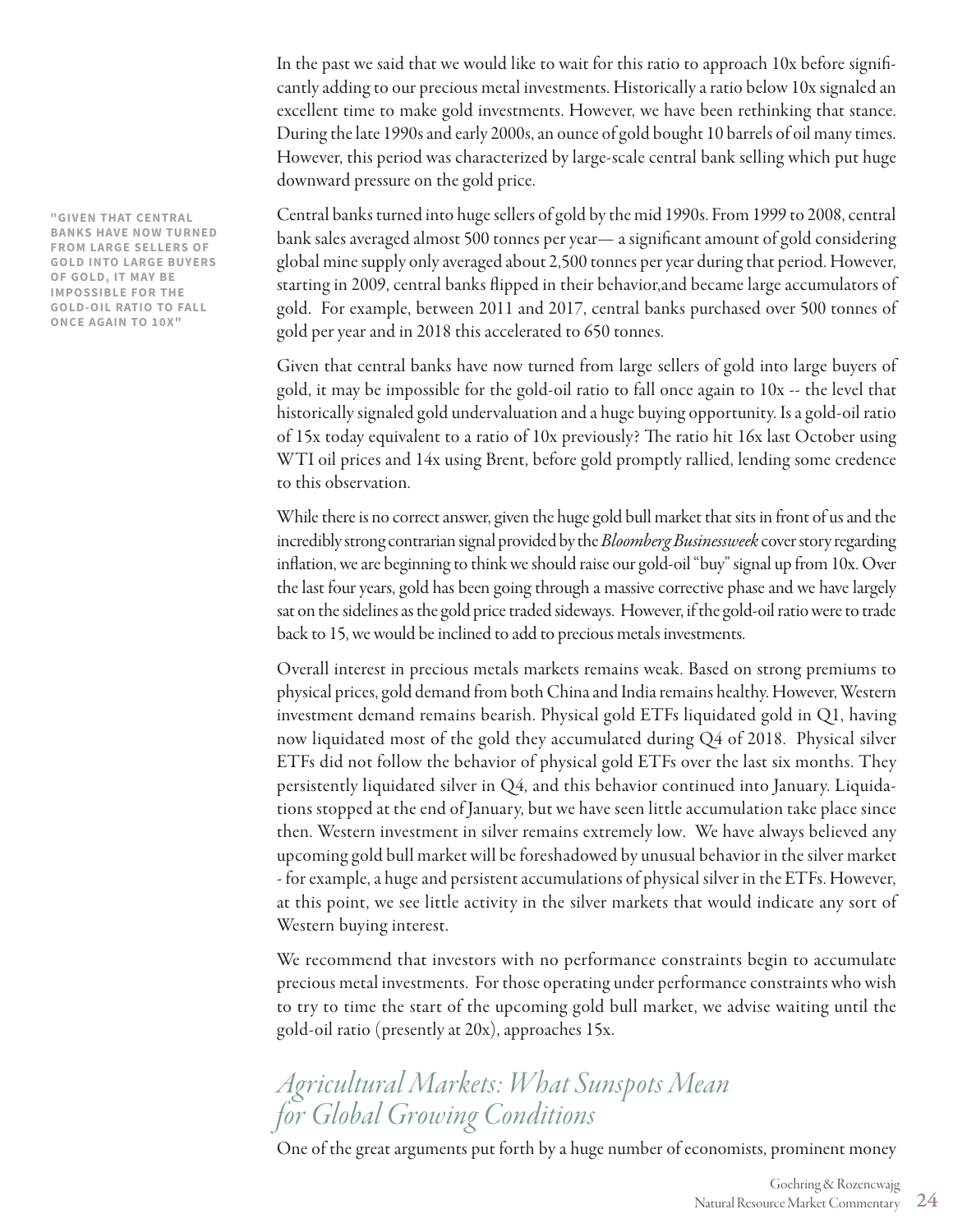managers, scientists, and politicians is that global warming will massively disrupt global weather patterns and negatively impact global agricultural growing conditions. Rising temperatures, extreme droughts, extensive flooding, and rising sea levels are all expected to result in long stretches of failed harvests, ultimately leading to higher food prices, increased scarcity and, in some instances, even global famine and severe societal stress. Some prognostications go so far as to predict widespread food shortages that could very well undermine the future of humankind. One must often resist the urge to crawl back into bed after reading the editorial and op-sections of *The New York Times.*

For all the talk of an impending global weather-related food apocalypse, a careful perusal of data over the last 70 years brings up a startling observation that almost no one has either noticed or chosen to point out. As the weather has become warmer and warmer over the last 70 years, the global grain harvest has become bigger and bigger. This trend has continued all the way up to the last five years, including last year's harvest.

As you can see in the chart below, the last 80 years have enjoyed an incredible bull market in U.S. corn yields. After stagnating at around 25 bushels per acre for almost 70 years, corn yields (and grain yields, in general) began a steady and consistent surge that continues today. After bottoming in the Dust Bowl during the Great Depression, corn yields in the United States have now risen 12 an impressive seven-fold. The generally accepted explanations for the stupendous rise in yields 10 are simple. The advancement of hybrid (and now genetically modified) seed genetics combined with large increases in fertilizer applications led to a global surge in grain production. This increase 8 has allowed the world's surging population to be fed at ever-lower prices. While the impact of 6 seed genetics and increased fertilizer applications cannot be overstated, what if another factor was at work helping to push up grain yields over the last 70 years? us corn yields (top)<br>US Corn Yields (top)<br>US Corn Viel and the per half that

### **CHART 9** Temperature  $\&$  U.S. Corn Fields



Although the relationship might be spurious, one cannot help but notice that the surge in U.S. corn yields began just as global temperatures began their 20th-century rise. Although it is impossible to disaggregate the impact of genetics, fertilizers, and weather on surging growing productivity, we want to at least put forward an idea that, while extremely controversial, might be an important variable in the surge in global yields. The consensus opinion is that global warming (a trend that you can clearly see in the chart below) will be extremely detrimental to the global growing conditions.

What if it turns out that one of the most important trends to positively affect global growing conditions over the last 70 years has actually been the rise in global temperatures? Perhaps

**"AS THE WEATHER HAS BECOME WARMER AND WARMER OVER THE LAST 70 YEARS, THE GLOBAL GRAIN HARVEST HAS BECOME BIGGER AND BIGGER."**

**THAT ONE OF THE MOST** -0.4 **"WHAT IF IT TURNS OUT IMPORTANT TRENDS TO POSITIVELY AFFECT GLOBAL GROWING CONDITIONS OVER THE LAST 70 YEARS HAS ACTUALLY BEEN THE RISE IN GLOBAL TEMPERATURES"**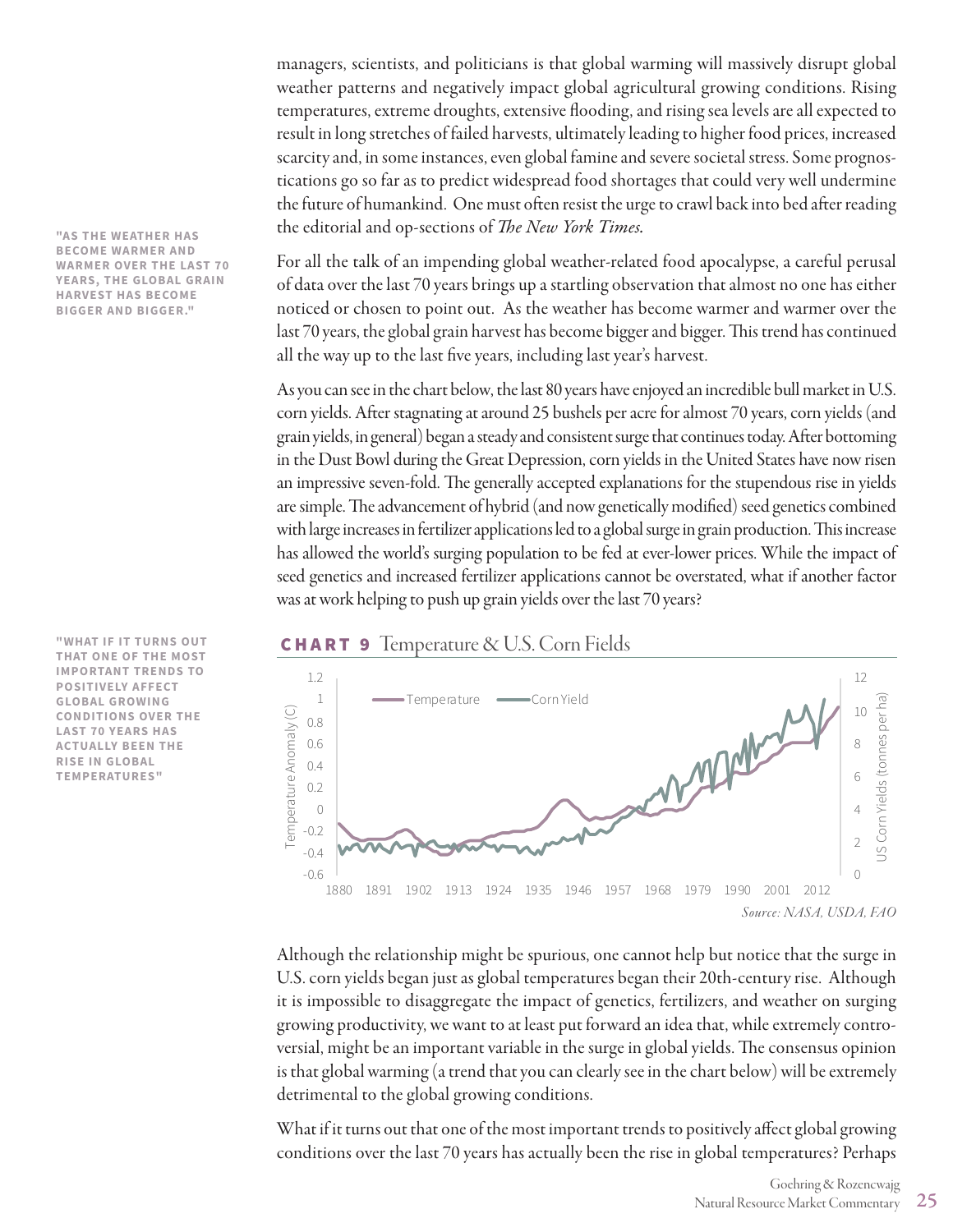the warming of the global climate has actually helped to produce the most advantageous crop growing conditions the world has seen since the Medieval Warming Period one thousand years ago (a period warm enough for the Vikings to carry out an extensive farming existence on Greenland and on the northern tip of Newfoundland).

While it may sound unorthodox, we would like to point out that no one has even dared ponder what the effects of a global cooling period would have on crop conditions. If the warming of the past 70 years coincided with surging crop yields, could a period of cooling (however unexpected) have the opposite effect?

We are putting forth two very controversial ideas. Before we begin, we would like to state that we are not trying to weigh in on the impact of CO2 to global warming. Instead, we would like to draw attention to a completely different factor impacting global temperatures. What's remarkable about this other factor is that no one has paid any attention to it whatsoever. We are contrarian investors and pride ourselves on trying to identify trends that few others have considered. While we admit that the science is far from certain, the implications of what we are about to discuss are important enough that we believe the investment community needs to, at the very least, consider it.

We believe changes are now taking place on the sun's surface that could ultimately usher in a significant shift in global weather patterns over the next 20 years. If the world were to enter a period of cooling for any reason, our research tells us that global growing conditions could become much more challenging and that the trend of relentlessly advancing crop yields we have experienced for almost four generations could reverse.

Scientists, astrophysicists, and meteorologists all carry on a vigorous debate regarding the impact on terrestrial weather of the sun's changing phases. There is no agreement on the subjects we are about to discuss, so please read to what we have to say with an open mind. All we ask is that you decide for yourself. Stories of the financial difficulties faced by farmers today abound. Low grain prices have reduced profits margins to zero while debt financing requirements continue to grow. If we are right about the upcoming change in global weather conditions, the seven-year bear market in grain prices could end in the not-too-distant future causing agricultural-related investments to surge.

Although common wisdom suggests the energy emitted from the sun is extremely stable, nothing could be further than the truth. For reasons not fully understood, the sun undergoes multiple cycles that are repeated over and over. The best-known cycle is the eleven-year sunspot cycle. In 1843 German astronomer Heinrich Schwabe published a paper describing how sunspots ebb and flow according to a cycle that repeats itself every eleven years.



**CHART 10** 400 Years of Sunspot Observations

Goehring & Rozencwajg Natural Resource Market Commentary  $26$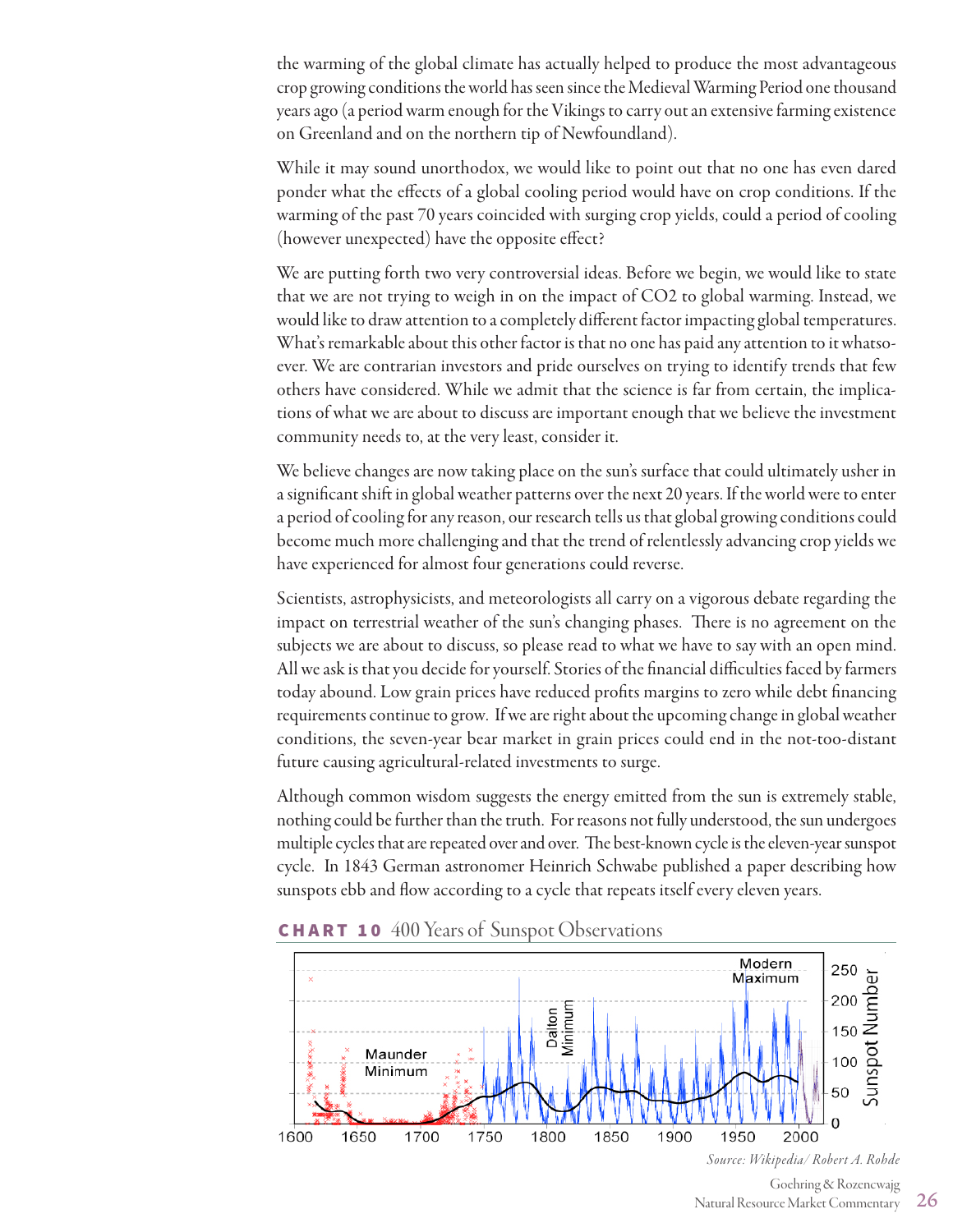What causes this eleven-year sunspot cycle? Most solar astronomers believe the sun's magnetic field reverses its polarity every eleven years, causing the development of sunspots to peak and trough in a repeatable cycle. Scholars have observed 24 cycles since 1750. As you can see from the chart above, the trends are easily discernible. The most notable period is the Maunder Minimum. This period was characterized by minimal sunspot activity and occurred between 1645 to 1715 in conjunction with the second half of the Little Ice Age, a period of intense cold which lasted from approximately 1300 to about 1850.

Sunspot activity rebounded in 1750 before exhibiting another period of weak activity between 1790 and 1830, a period known as the Dalton Minimum. Similar to the Maunder Minimum, the Dalton Minimum coincided with the last great surge of extreme cold temperatures that characterized the Little Ice Age. The last "Frost Fair" held in London on the frozen River Thames was in 1814, during the middle of the Dalton Minimum cycle.

The latest trough in sunspot activity occurred at the turn of the 20th century. Since then we have experienced an extended period of high sunspot activity, peaking first in the late 1950s and again in the 1990s. This period, now commonly referenced as the Modern Maximum, broadly coincides with the global warming cycle which also began at the turn of the 20 century and continues today.

The 24th sunspot cycle began in 2008, peaked in 2014 and has most likely ended as we write today. Sunspot activity has declined significantly over the previous two cycles. Although open to debate, many sunspot observers believe that sunspot-cycle 23 will have ended up being the last sunspot cycle of the Modern Maximum cycle.

For reasons that are not fully understood, it does seem that sunspots go through various repeating cycles (including nested cycles within cycles) of varying duration. For example, it is now commonly accepted that the sun produces a geomagnetic storm every 27 days that impacts short-term sunspot activity.

Scientists have gone back and studied ice cores and tree rings in an attempt to correlate them with sunspot activity. These scientists now believe the sun also exhibits much longer cycles which produce periods of high solar magnetic output (corresponding to many sunspots) and low solar magnetic output (corresponding with few or even no sunspots). The Modern Maximum and Maunder Minimum are examples of the former and latter, respectively. Some scientists now believe they have identified an approximately 85-year cycle (the Gleissberg Cycle), a 200-year cycle (the Suess-DeVries Cycle), and a 2,400-year cycle (the Hallstatt Cycle). There is mounting evidence indicating we are entering a potential period of very low sunspot activity, caused by a confluence of overlapping Gleissberg and Suess-DeVries Cycles. If this is indeed the case, the impact on the earth's climate and by extension growing conditions could be material.

What is a sunspot and how does it affect the earth's weather? A sunspot is an area on the sun's plasma surface that forms when intense magnetic activity is taking place. Why they form is still unclear, but we now know by using sophisticated measurement techniques that the areas surrounding a sunspot exhibit strong magnetic activity caused by huge magnetic storms known as "coronal mass ejections."

More sunspots on the sun's surface equates to more magnetic energy being released. One of the more intriguing phenomena noticed by scientists studying 700 years of data was first described by solar astronomer Jack Eddy in a 1976 paper in "Science." According to these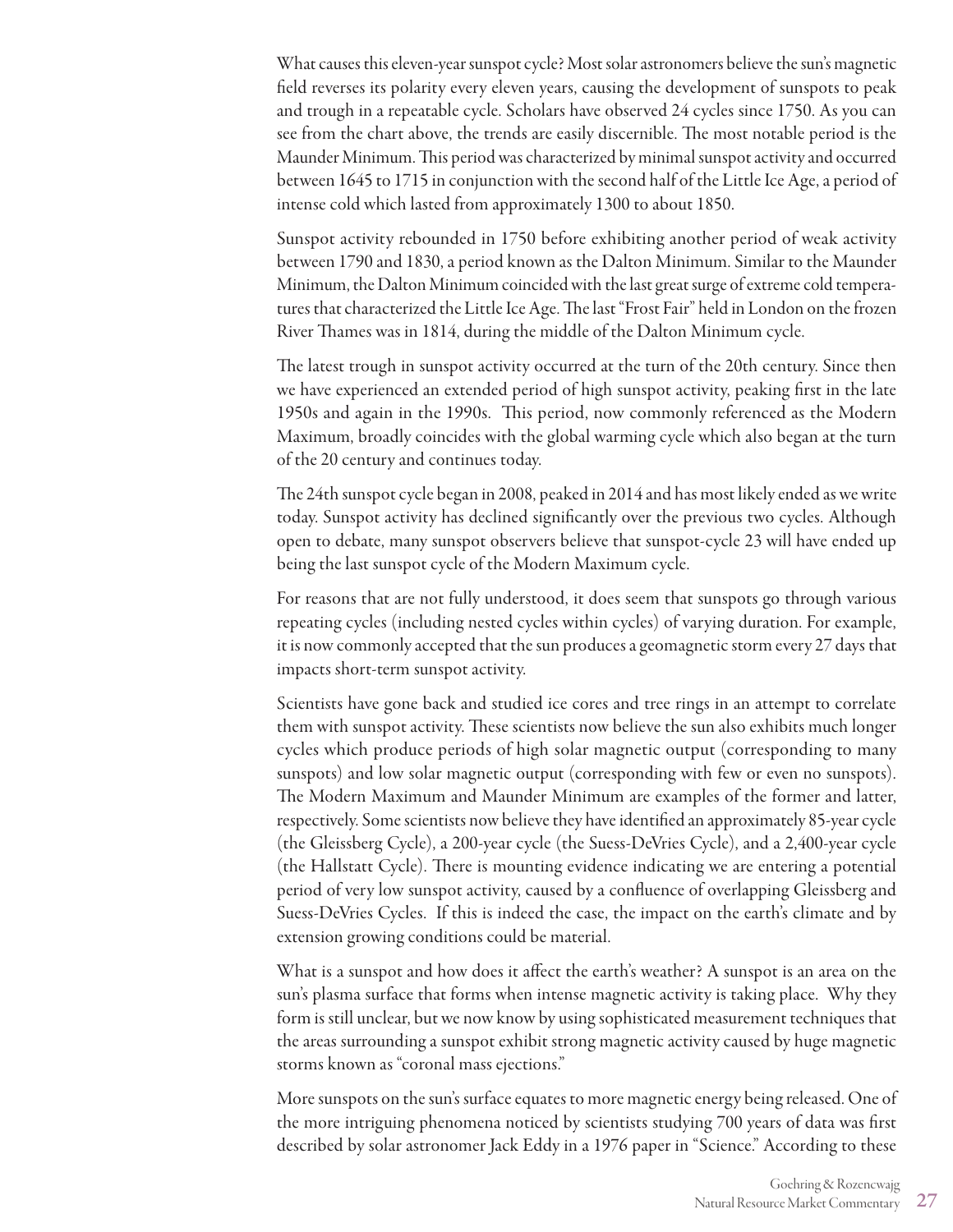observations, periods of low (or even non-existent) sunspot activity have been associated with periods of global cooling. The most famous examples of this potential relationship were the Maunder and Dalton Minimums discussed earlier when decreased activity was associated with the coldest periods of the Little Ice Age. To this day scientists and climatologists debate the impact of solar cycles and magnetic energy on global weather patterns, although few deny that these minimums did indeed coincide with periods of intense terrestrial cooling. Although still only partially understood (and vastly complicated by the fact that both periods saw surges in volcanic activity -- another important factor contributing to periods of global cooling), it is a fascinating coincidence.

Scientists now believe that during periods of low sunspot activity when magnetic activity is low, the sun's shrunken magnetic field fails to deflect cosmic rays (high-energy radiation) coming from other parts of the galaxy. These rays not only produce carbon-14 (which can be identified through tree-ring analysis), but also ions which enhance the formation of aerosols and ultimately clouds in the earth's atmosphere. Conversely, periods of high sunspot activity and increased magnetic output serve to deflect cosmic rays, ultimately hindering the formation of clouds.

Thus, some scientists believe that periods of low sunspot activity will result in increased global cloud cover (which could have cooling effects) while periods of high sunspot activity could result in less global cloud cover (which could have warming effects). Scientists continue to vigorously debate the sun's influence on global weather patterns. While the theories we just described have become more accepted, the magnitude of their influence on global climate remains highly debated.

Confusing this whole issue has been the fact that the two most recent periods of reduced sunspot activity have also been associated with periods of significant volcanic activity. For example, during the Dalton Minimum, Mount Tambora erupted in 1815 which is believed to be the most powerful volcanic eruption in recorded history and cause of the famous "year without a summer" in 1816. Although not officially recorded, scientists also believe that the Long Island volcano in Papua New Guinea erupted spectacularly in approximately 1660, right in the middle of the Maunder Minimum. Through studying ice and sediment cores and dead vegetation, scientists also believe the world experienced four massive volcanic eruptions between 1275 and 1300, which coincided with the beginning of the Sporer Minimum (and first extremely cold spell of the Little Ice Age). This era marked another period of extremely low sunspot activity between 1400 and 1520, now confirmed by the carbon-14 testing of tree rings.

It now looks like the three coldest periods of the Little Ice Age occurred not only during periods of extremely low sunspot activity, but also extremely active volcanic activity. Is there a link between sunspot activity and volcanic events? Although we do not have enough time to discuss this subject (which is hotly debated among scientists), we want you to keep an open mind on the subject. There are many scientists that think a link might exist. If it does, we could see a potential surge in volcanic activity in the next 20 years which could add significantly to the forces at work to cool the global climate.

As you can see from Chart 10, the Modern Maximum solar cycle seems to have peaked during sunspot-cycle 22, which ended in 1996.

Sunspot cycle-23 and the just completed cycle-24 each had peak levels far below those of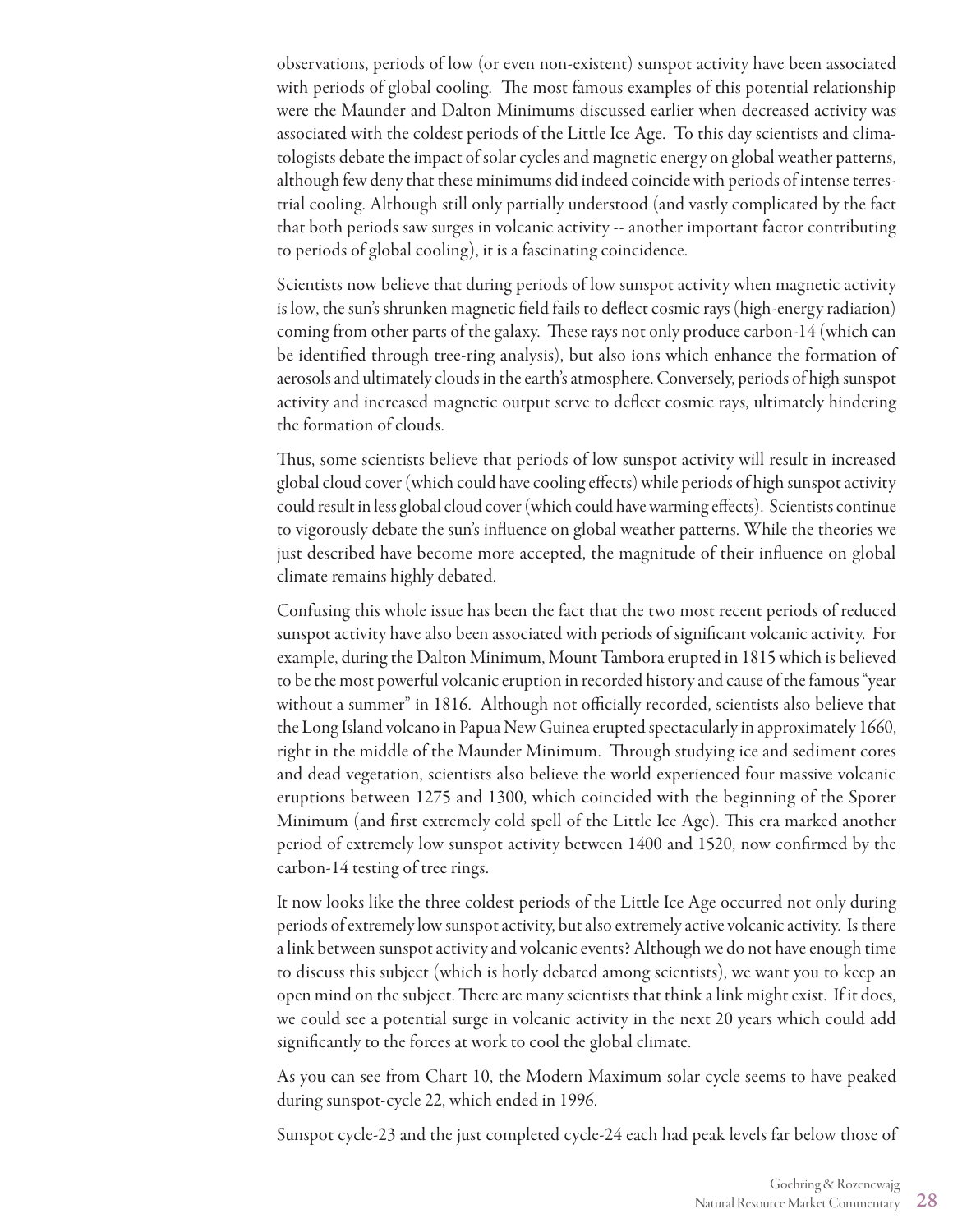the previous cycles. Cycle-24 was unique in other ways as well. The upswing in sunspot activity during cycle-24 occurred very late in its cycle and the activity was very weak. Although we do not have enough time in today's letter to discuss all the potential reasons for this weakness, there seems to be some consensus that the weakening of the sun's magnetic field is responsible for the most recent decrease in sunspot activity.



CHART 11 Sunspot Cycles 22-24

Just as the sun goes through its observable 11-year sunspot cycle, it also goes through long periods of magnetic field strengthening and magnetic field weakening that is less well understood by the solar community. Over the last 20 years, many solar observers believe that we have seen a significant weakening of the sun's overall magnetic field strength. Given that sunspot cycles and related magnetic field strength seem to go through approximate 85-year and 200-year cycles, we are now almost right on schedule for a potential repeat of the Dalton and possibly the Maunder Minimum periods.

We believe we are potentially entering a significant period of decreased sunspot activity, with resulting severe weather implications.

We are just starting sunspot cycle-25. On November 19, 2018 a small sunspot appeared in the sun's northern hemisphere before quickly disappearing. Its magnetic field was reversed, suggesting that the 25th sunspot cycle had now started. If increases in the solar activity at the beginning of the 25th cycle appear slow, we will have confirmation we are entering into another cycle of weak sunspot activity that could last for decades.

The subject of sunspot activity is extremely complicated. Its impact on the earth's weather is even more so. Over the last 120 years, we have been in a period of extremely high sunspot activity which would very well have been contributing to the simultaneous warming of the climate. Although its impossible to separate the impacts from increases in both sunspot activity and atmospheric CO2 concentrations, one cannot help but notice that a large part of the warming trend over the last 120 years took place previous to 1950, a period where CO2 concentrations in the Earth's atmosphere remained relatively low. If we are now entering a lengthy period of reduced sunspot activity, it is possible that the global warming trends of the last 120 years could reverse as well.

Although never discussed in the popular or financial press, global cooling trends (as opposed to warming) have historically been associated with sub-optimal growing conditions -

*Source: SILCO, Royal Observatory of Belgium*